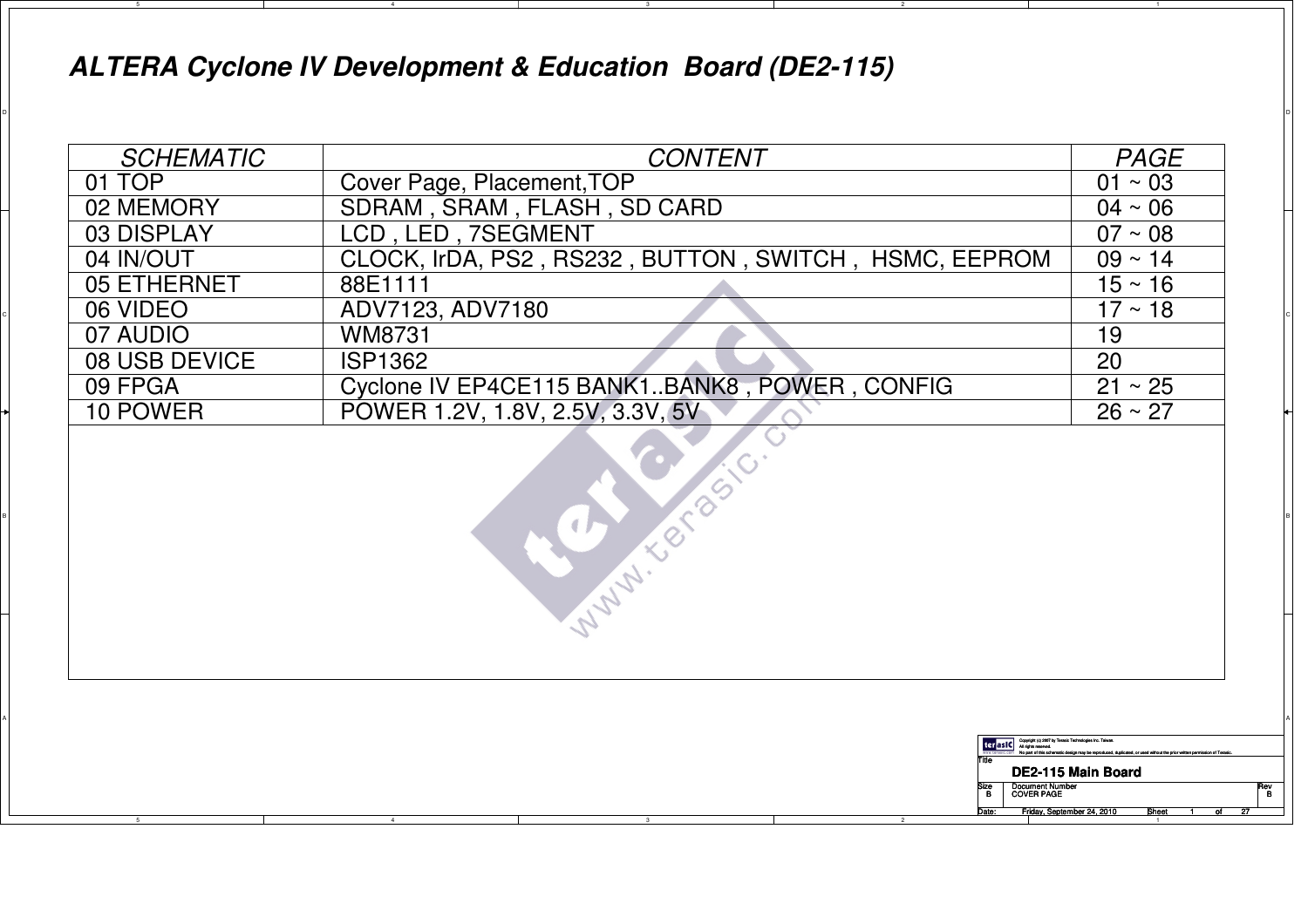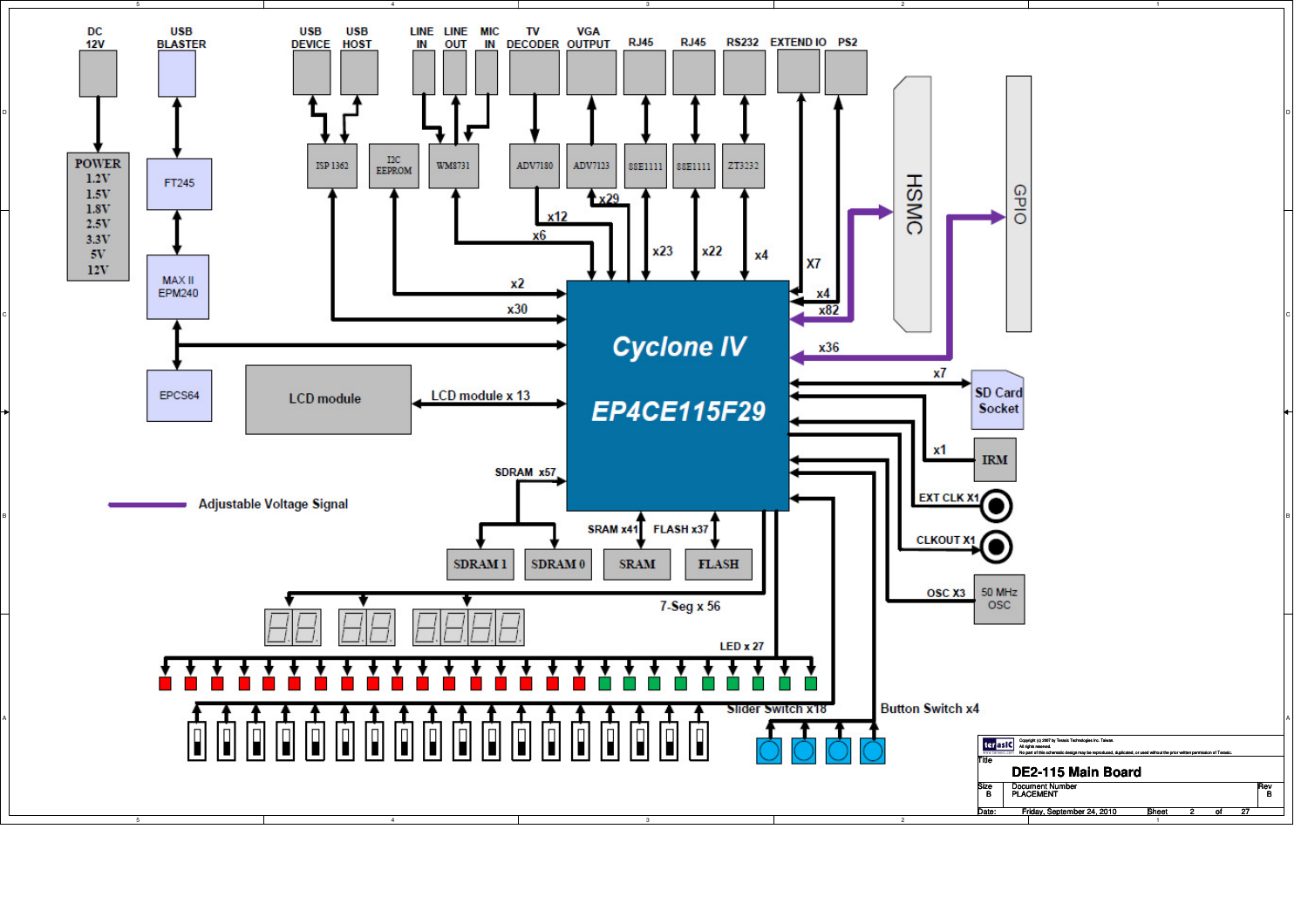

Date: Sheet of Friday, September 24, 2010<u>0 | Sheet 3 of 27</u>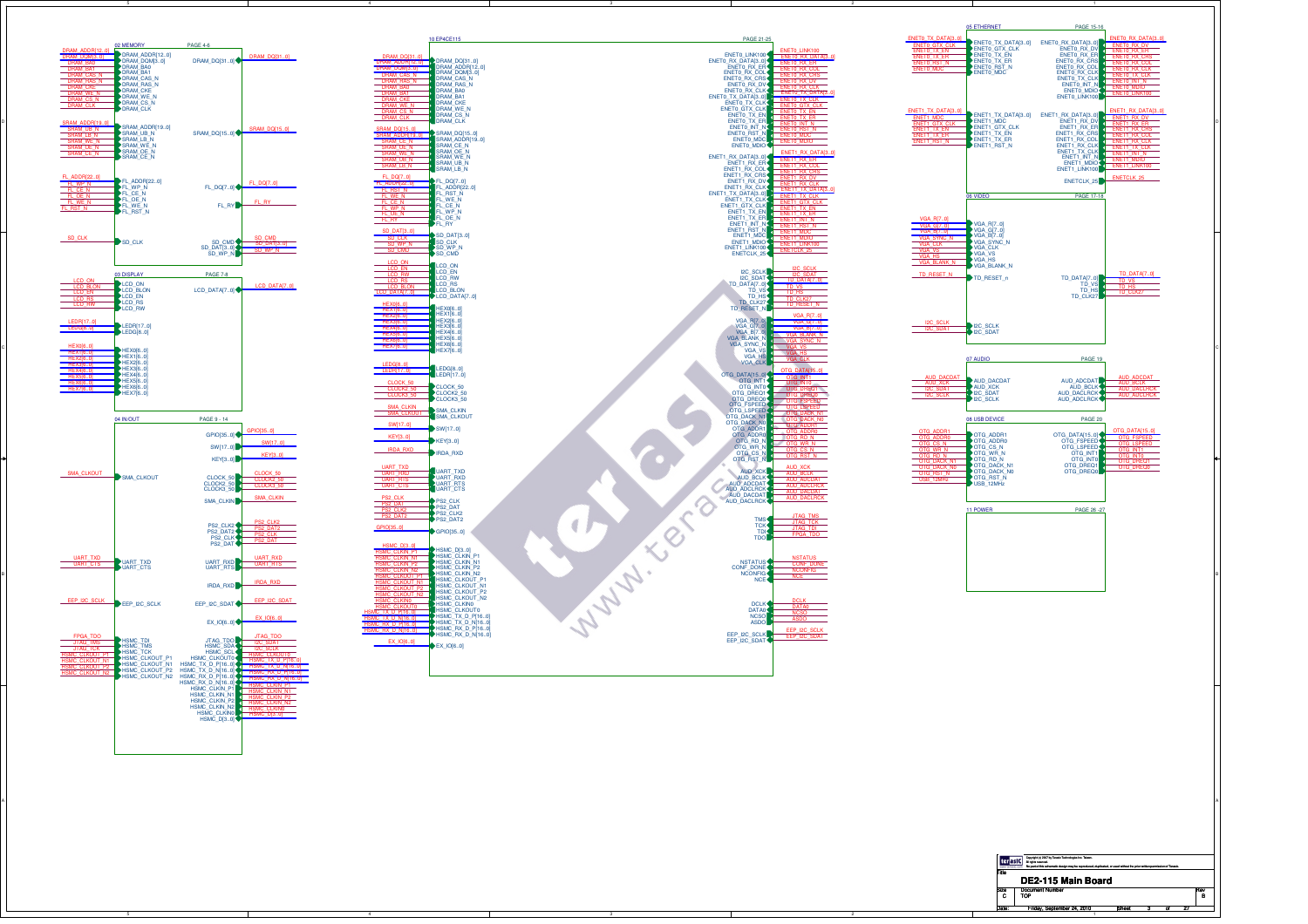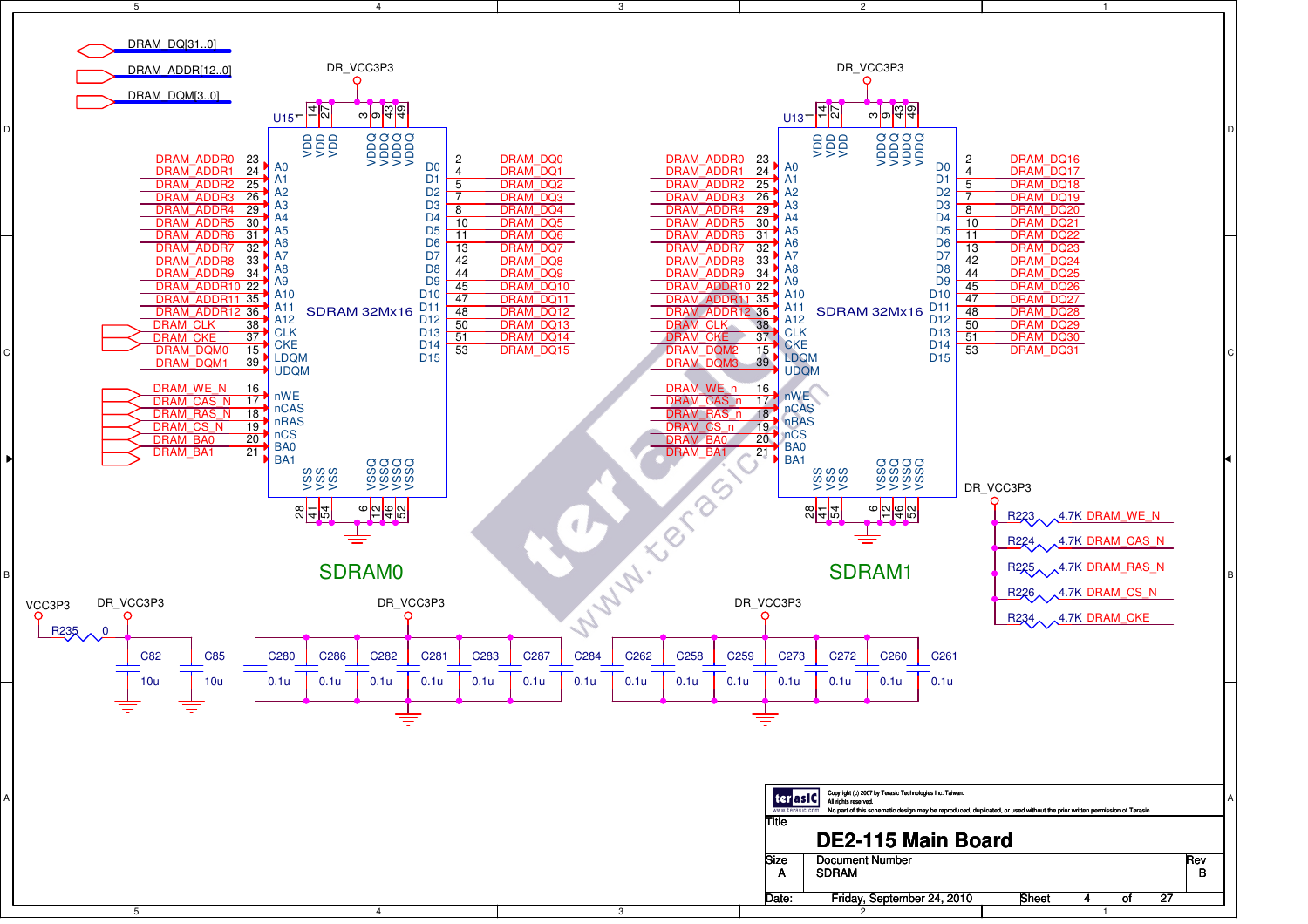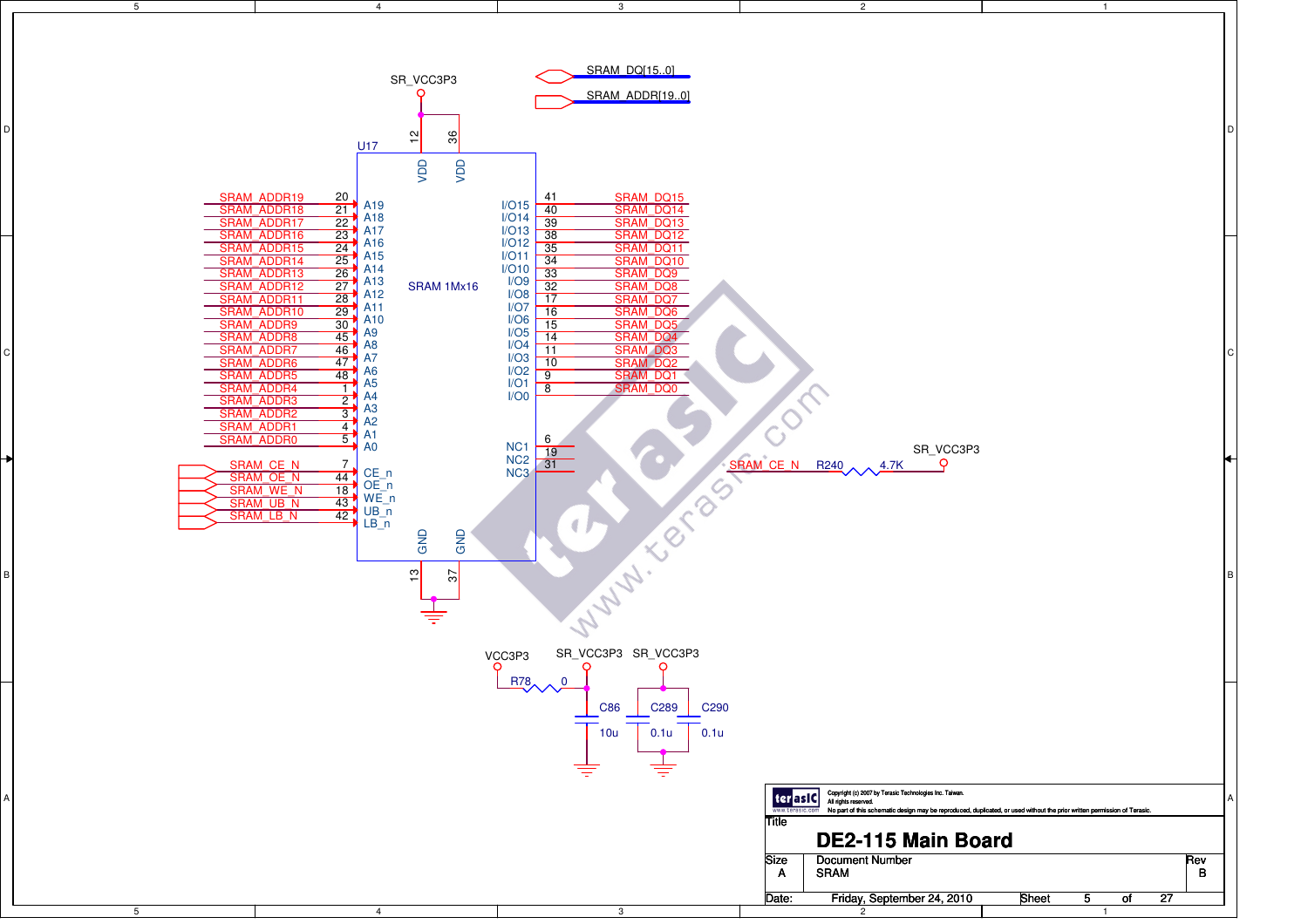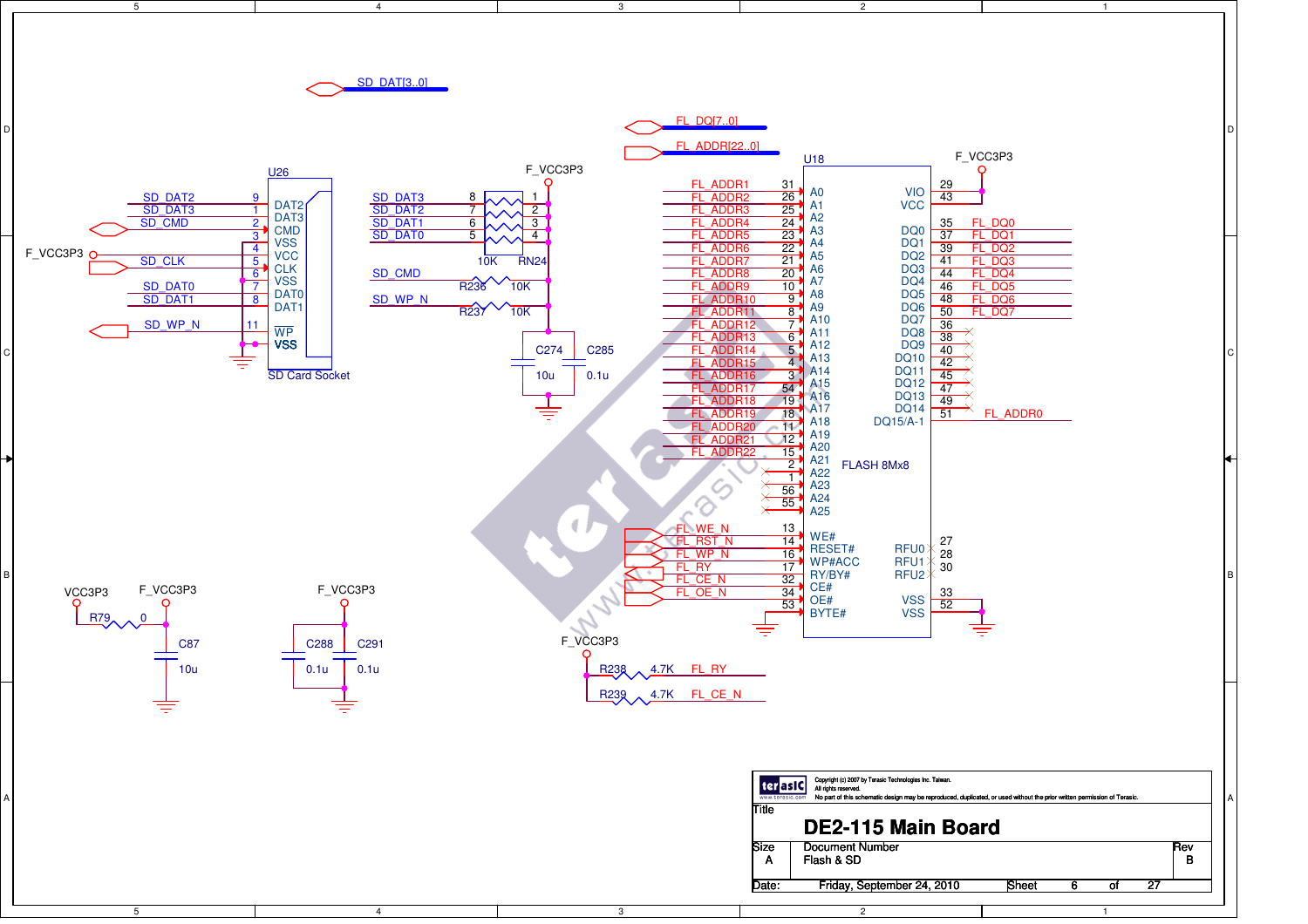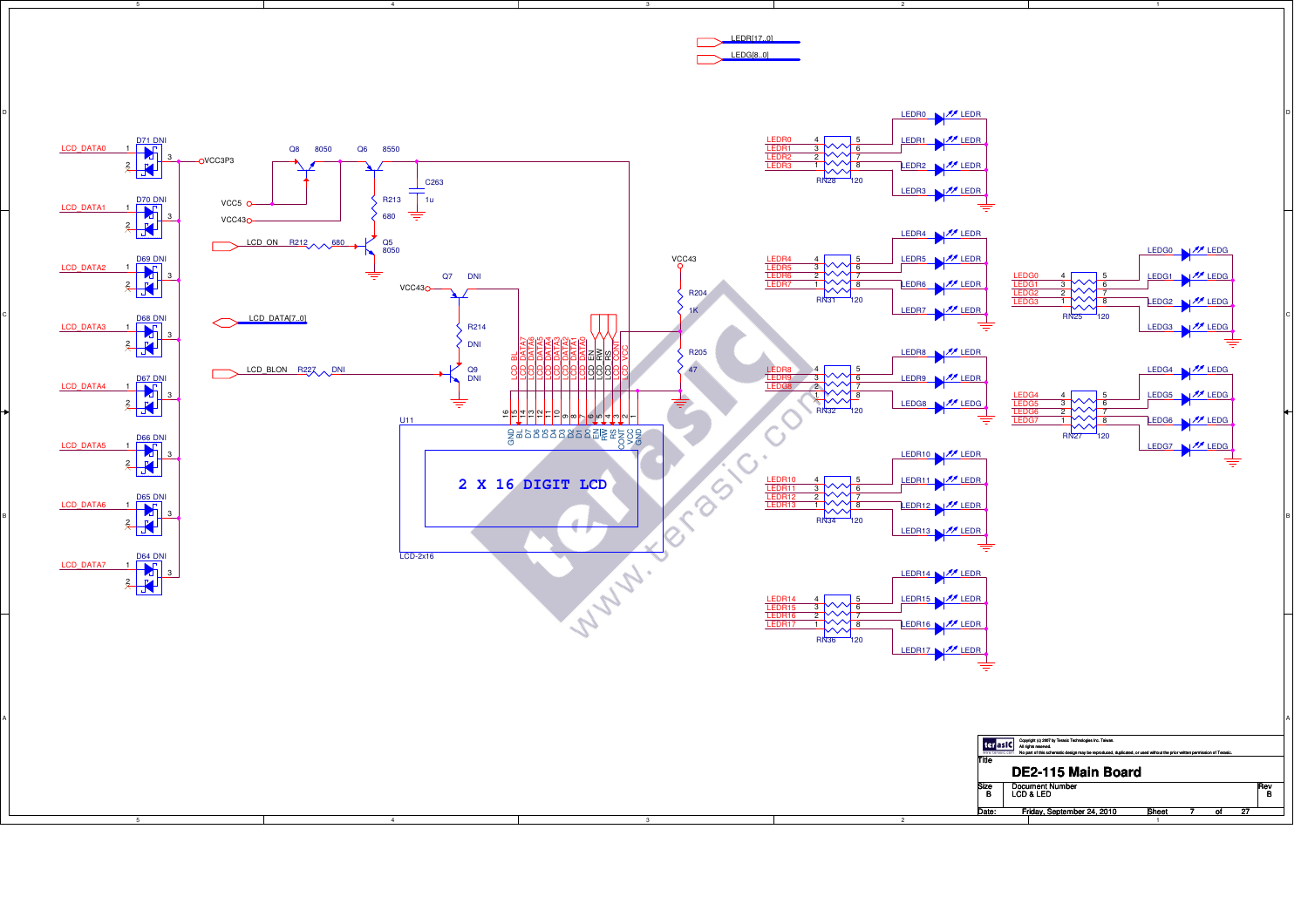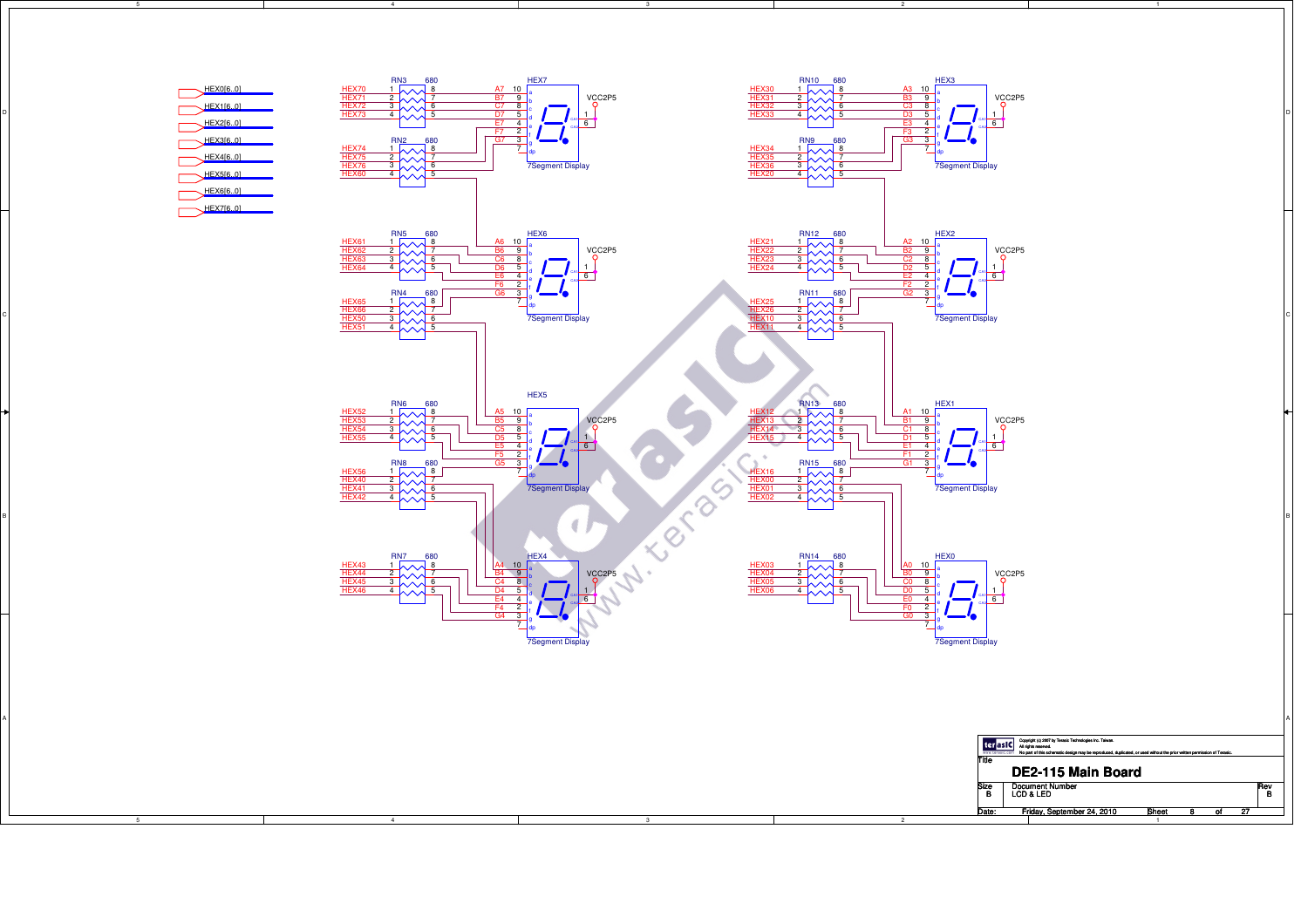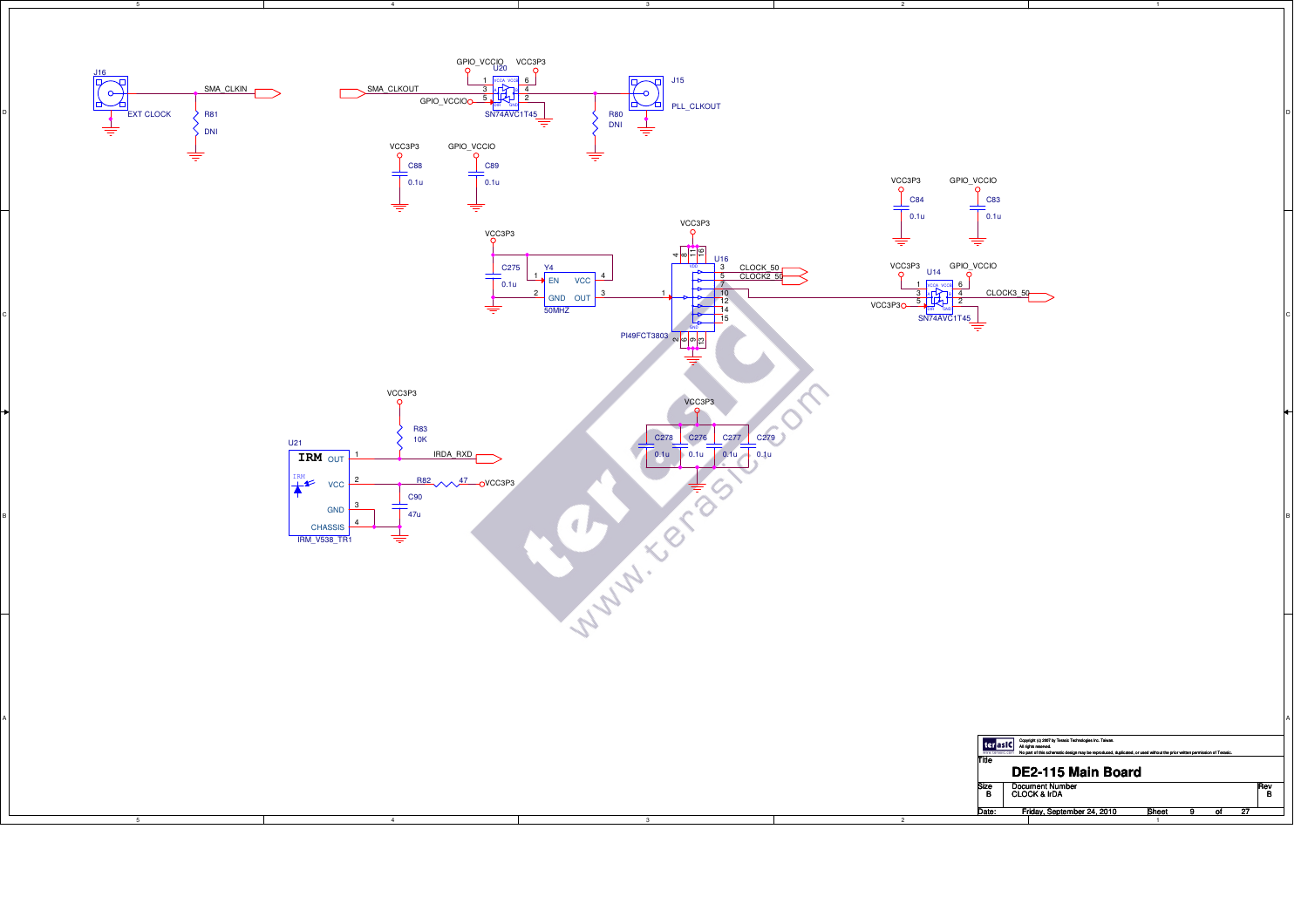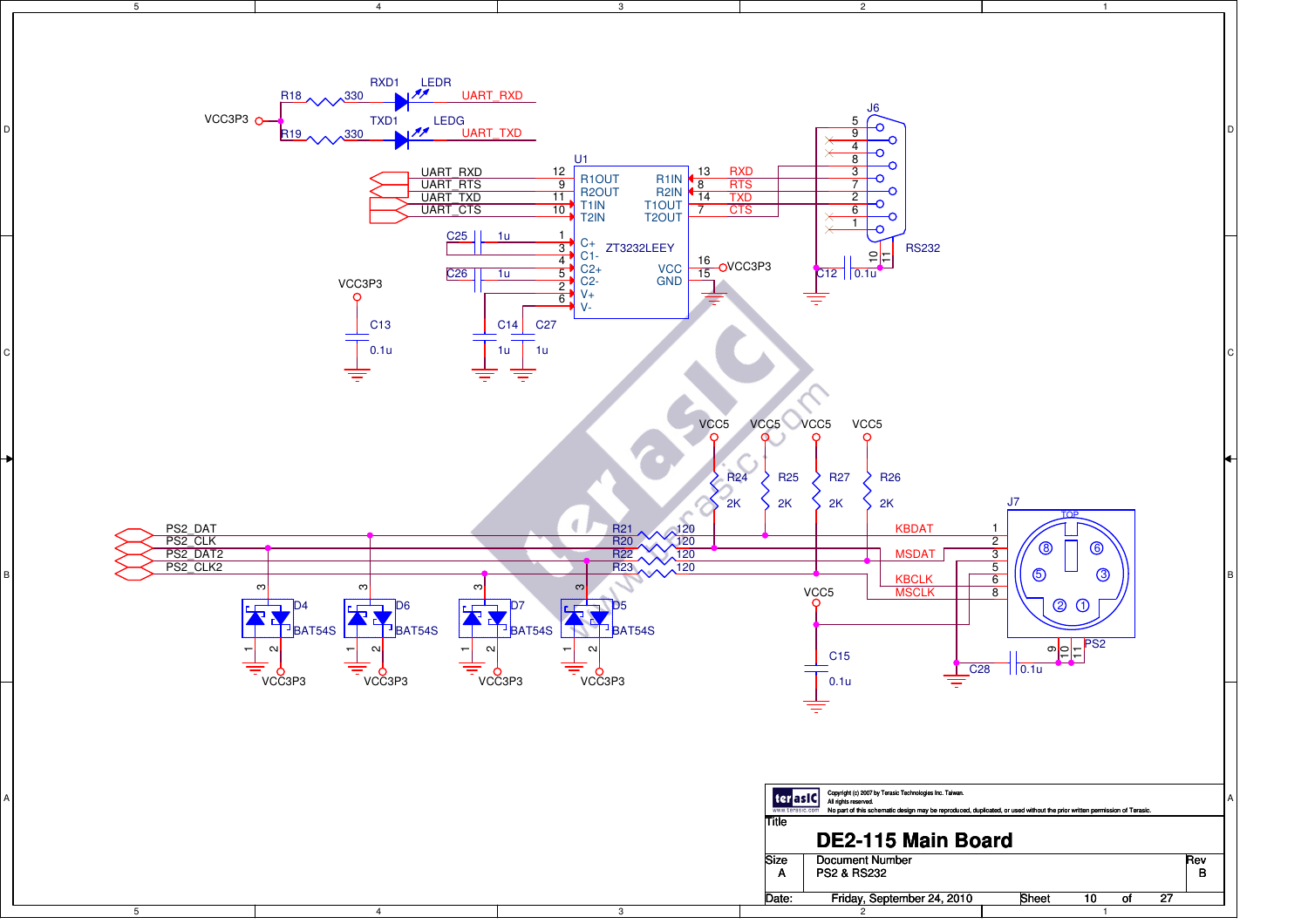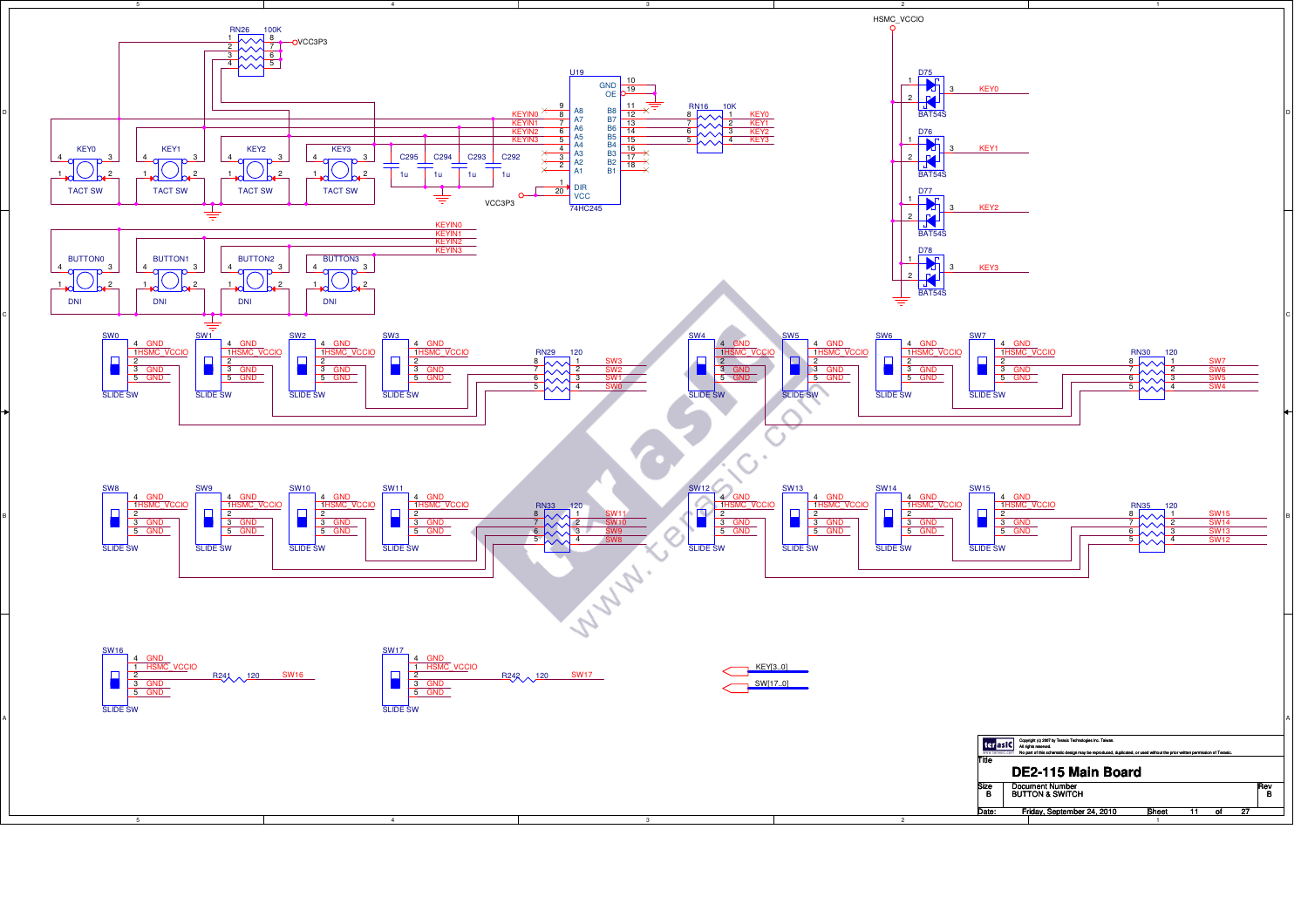

2

5

4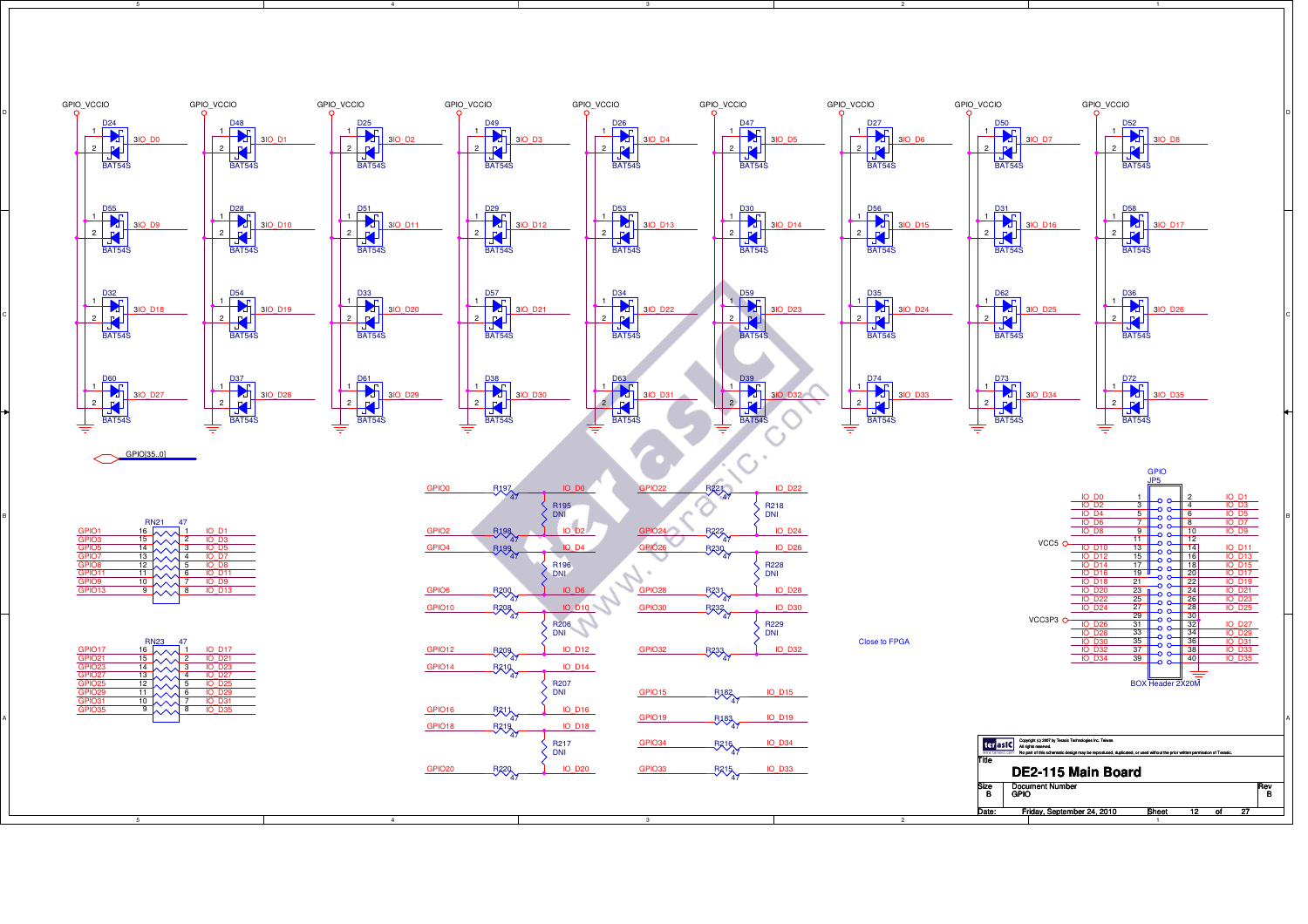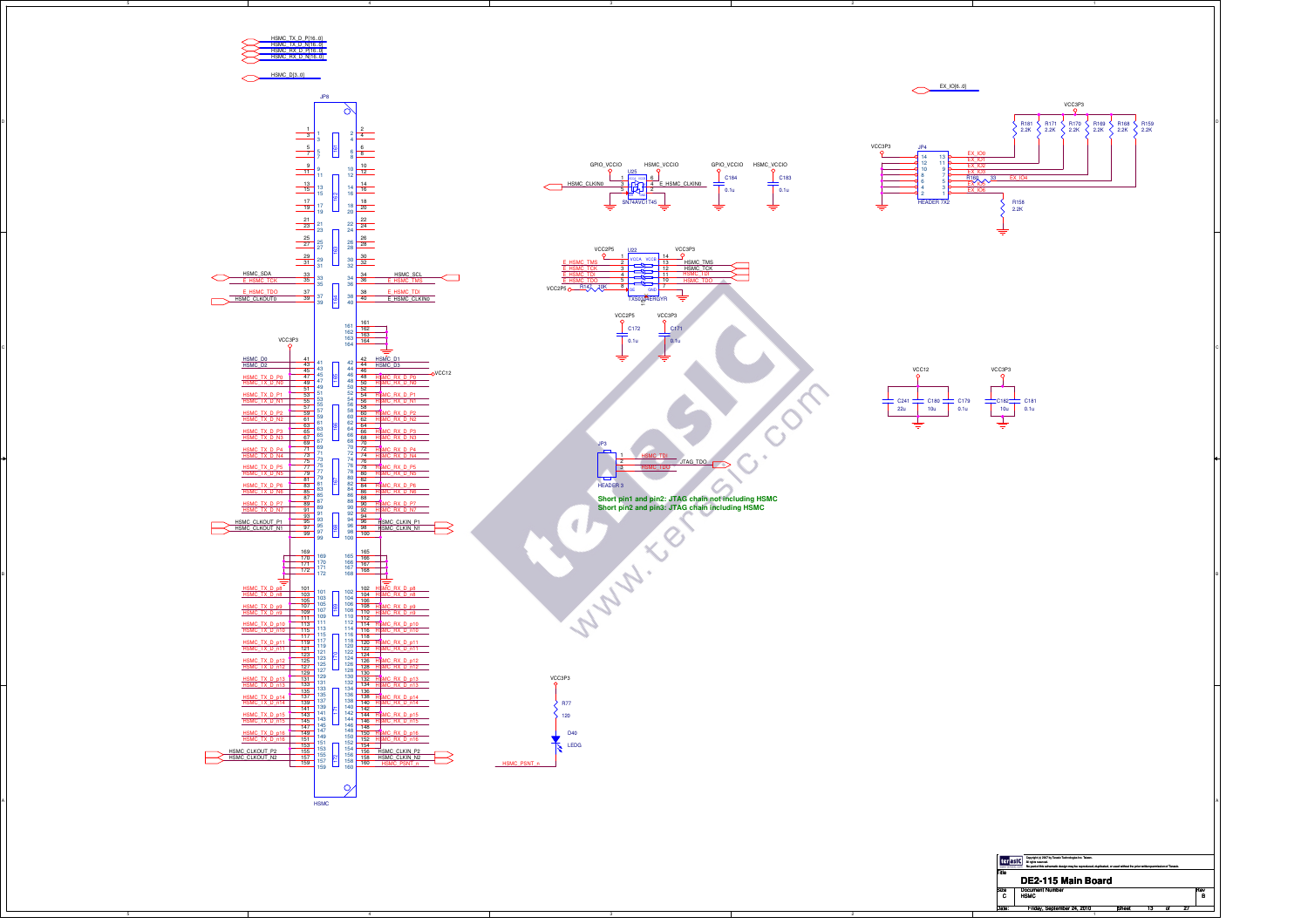| $5\overline{)}$ | $\overline{4}$                                                                                                                                                                                                           | $\mathbf{3}$                                                                                                       | $\overline{2}$                                                                                                                                                                    |                                                                                                                                      |  |
|-----------------|--------------------------------------------------------------------------------------------------------------------------------------------------------------------------------------------------------------------------|--------------------------------------------------------------------------------------------------------------------|-----------------------------------------------------------------------------------------------------------------------------------------------------------------------------------|--------------------------------------------------------------------------------------------------------------------------------------|--|
|                 |                                                                                                                                                                                                                          |                                                                                                                    |                                                                                                                                                                                   |                                                                                                                                      |  |
|                 | VCC3P3<br>R <sub>16</sub> R <sub>16</sub> R <sub>16</sub>                                                                                                                                                                | VCC3P3<br>VCC3P3<br>R <sub>150</sub><br>R <sub>149</sub>                                                           | VCC3P3<br>∩                                                                                                                                                                       |                                                                                                                                      |  |
|                 | U <sub>24</sub><br>A0 VCC<br>A1 WP<br>A2 SCL<br>VSS SDA<br>$\overline{2}$<br>$\overline{3}$<br>$\overline{4}$<br>$R160$ $R164$<br>$1K$ $1K$<br>$\frac{1}{\sqrt{2}}$ 24LC32A =<br>R162<br>R1K I2C ADDRESS W/R = 0xA0/0xA1 | 2K<br>2K<br>8<br>$\overline{7}$<br>EEP 12C SCLK<br>EEP 12C SDAT<br>$\begin{array}{c}\n6 \\ \hline\n5\n\end{array}$ | C173<br>0.1u                                                                                                                                                                      |                                                                                                                                      |  |
|                 |                                                                                                                                                                                                                          |                                                                                                                    |                                                                                                                                                                                   |                                                                                                                                      |  |
|                 |                                                                                                                                                                                                                          | MANY TO BOY                                                                                                        |                                                                                                                                                                                   |                                                                                                                                      |  |
|                 |                                                                                                                                                                                                                          |                                                                                                                    |                                                                                                                                                                                   |                                                                                                                                      |  |
|                 |                                                                                                                                                                                                                          |                                                                                                                    | ter asic Copyright (c) 2007 by Terasic Technologies Inc. Taiwan.<br>www.terasic.com<br>Title<br>DE2-115 Main Board<br><b>Document Number</b><br><b>Size</b><br><b>EEPROM</b><br>A | No part of this schematic design may be reproduced, duplicated, or used without the prior written permission of Terasic.<br>Rev<br>B |  |
| $5\overline{)}$ | 4                                                                                                                                                                                                                        | $\mathbf{3}$                                                                                                       | Friday, September 24, 2010<br>Date:<br>$\overline{2}$                                                                                                                             | Sheet<br>$\overline{14}$<br>$\overline{27}$<br>of<br>$\overline{1}$                                                                  |  |
|                 |                                                                                                                                                                                                                          |                                                                                                                    |                                                                                                                                                                                   |                                                                                                                                      |  |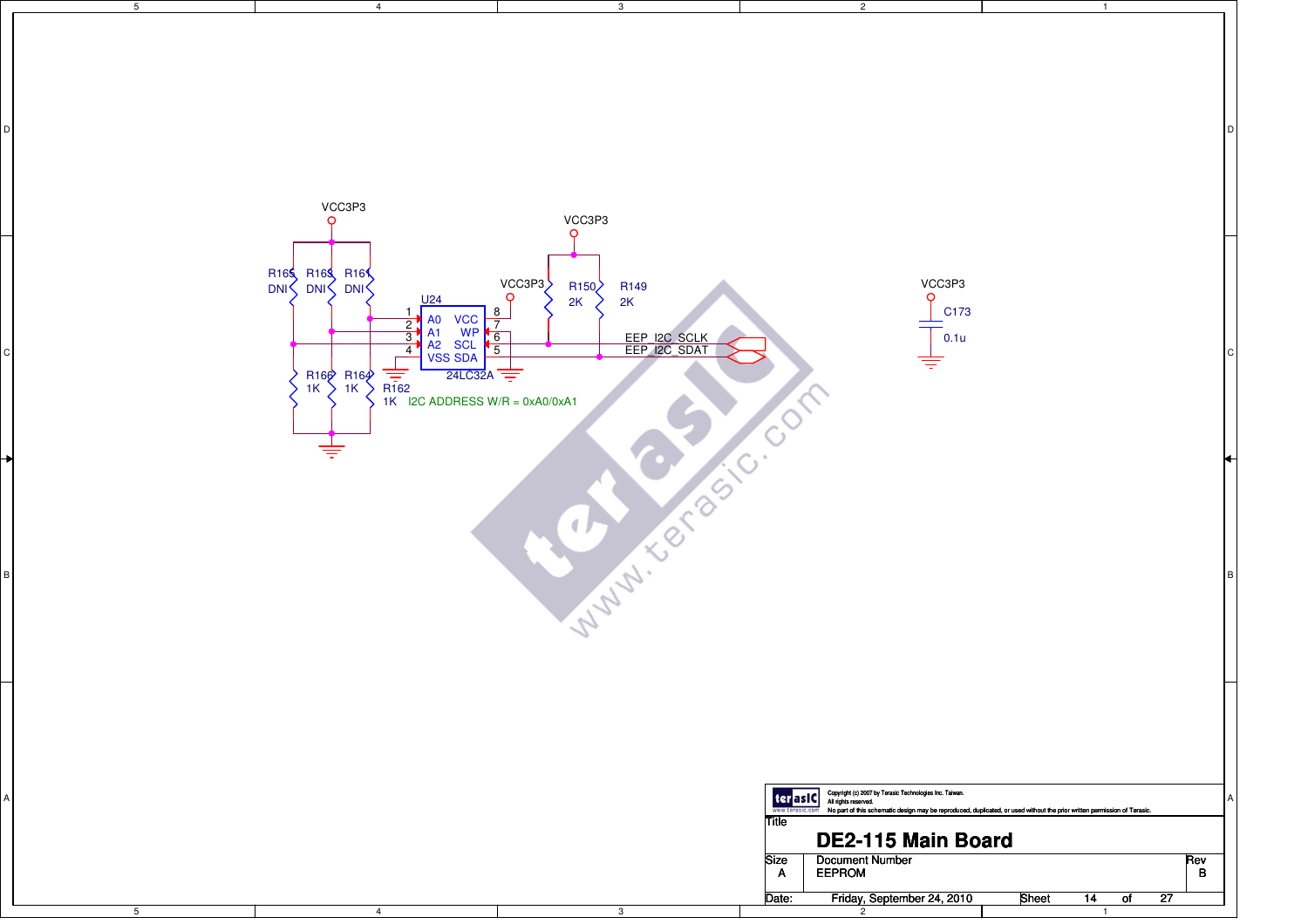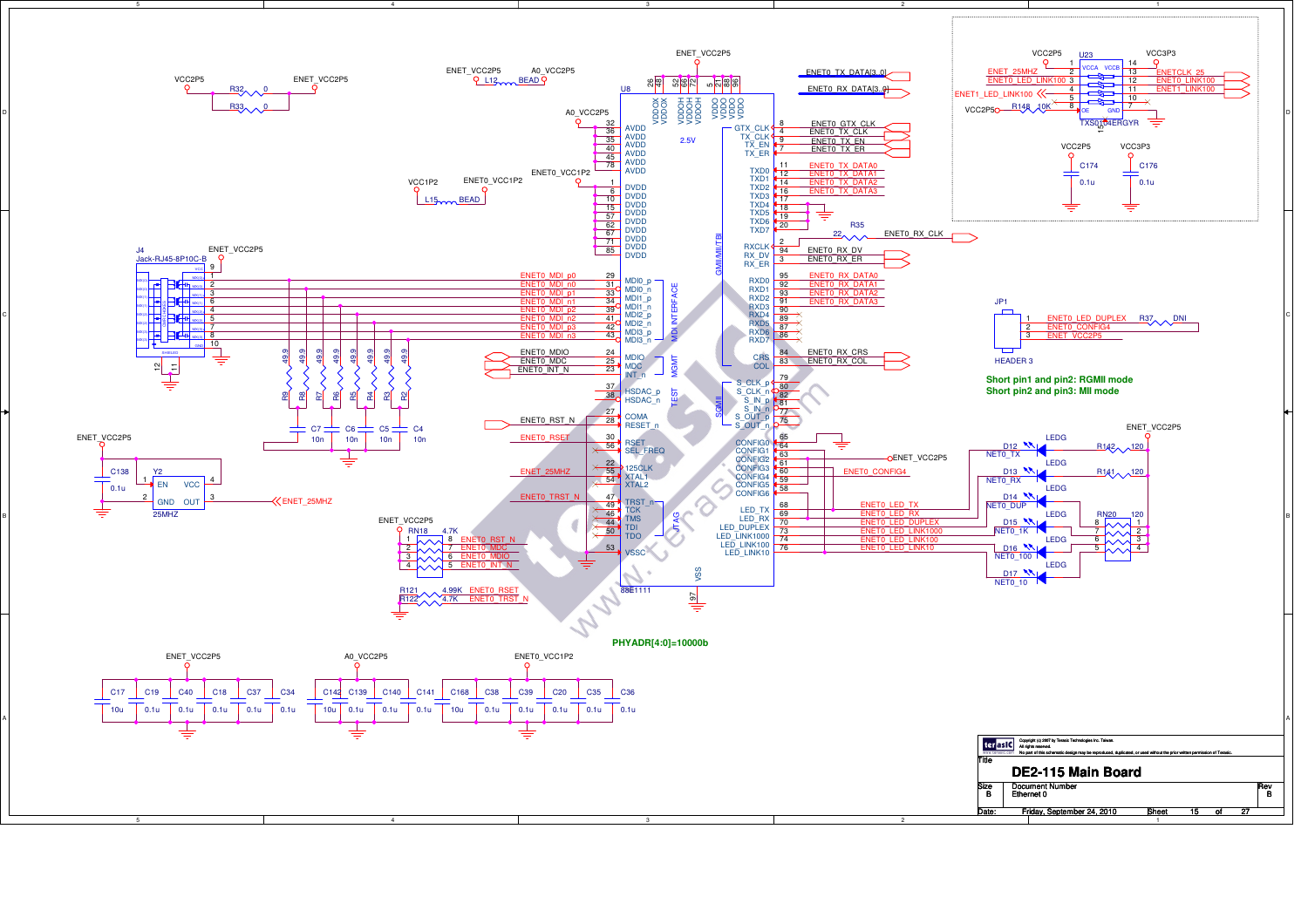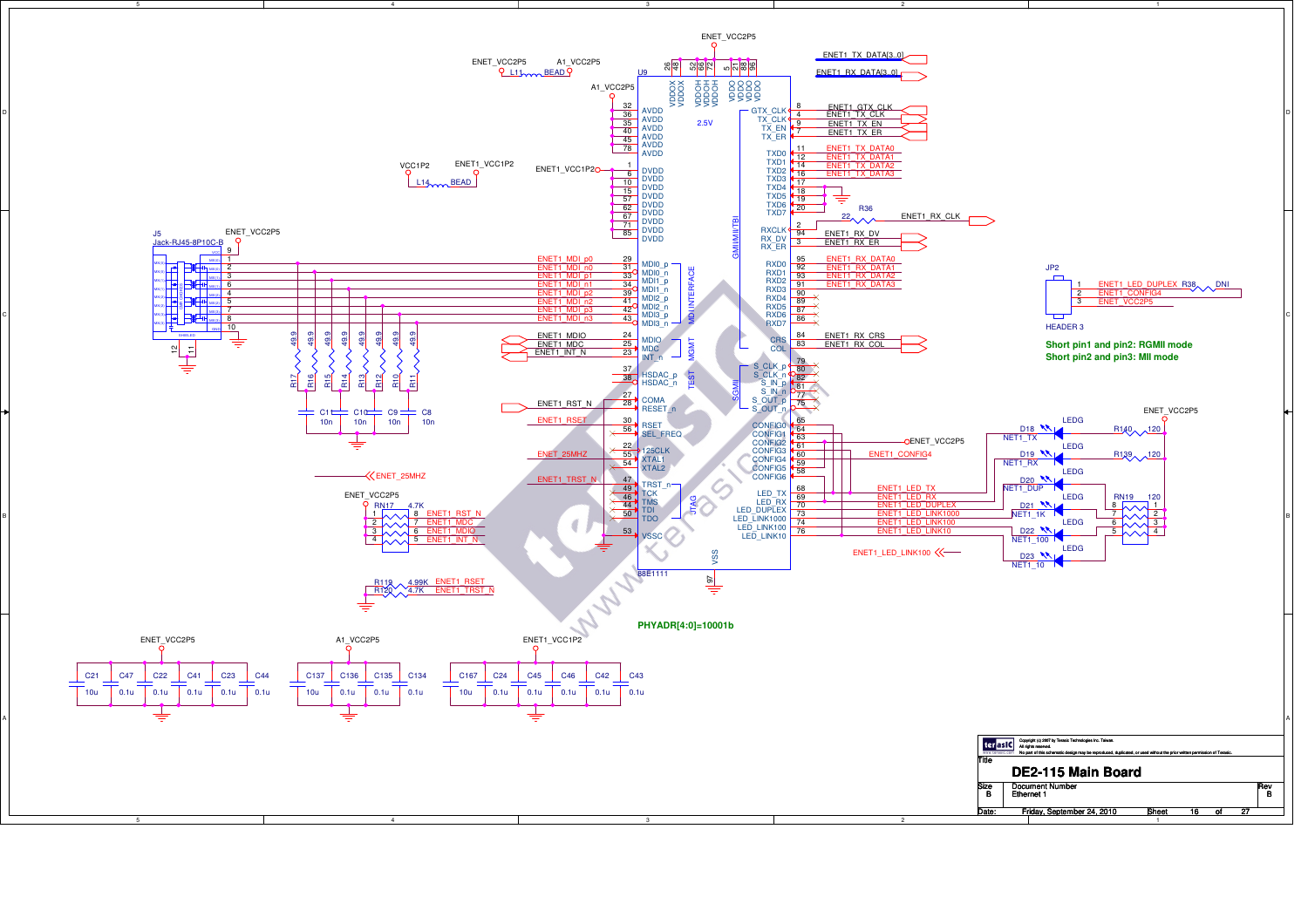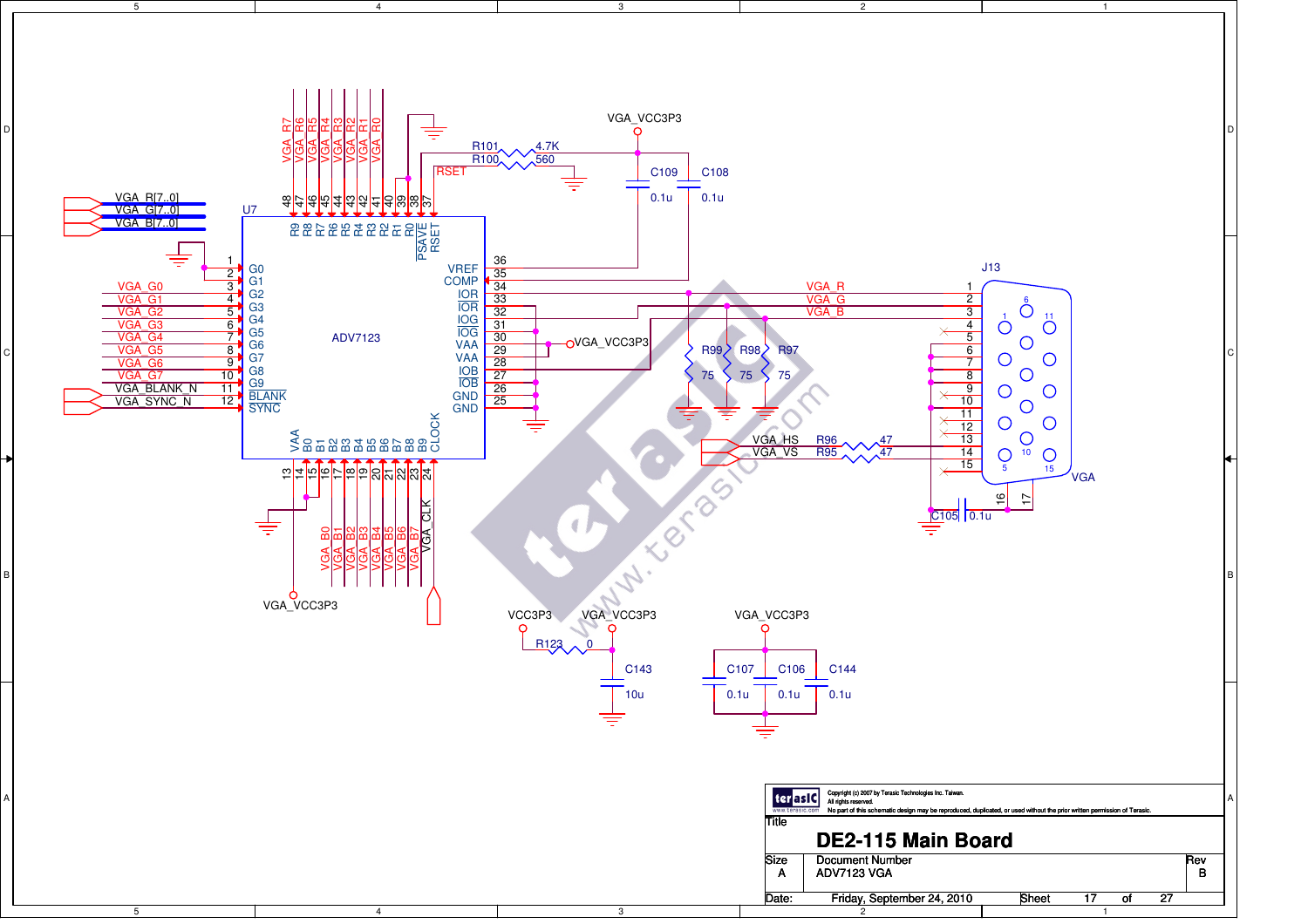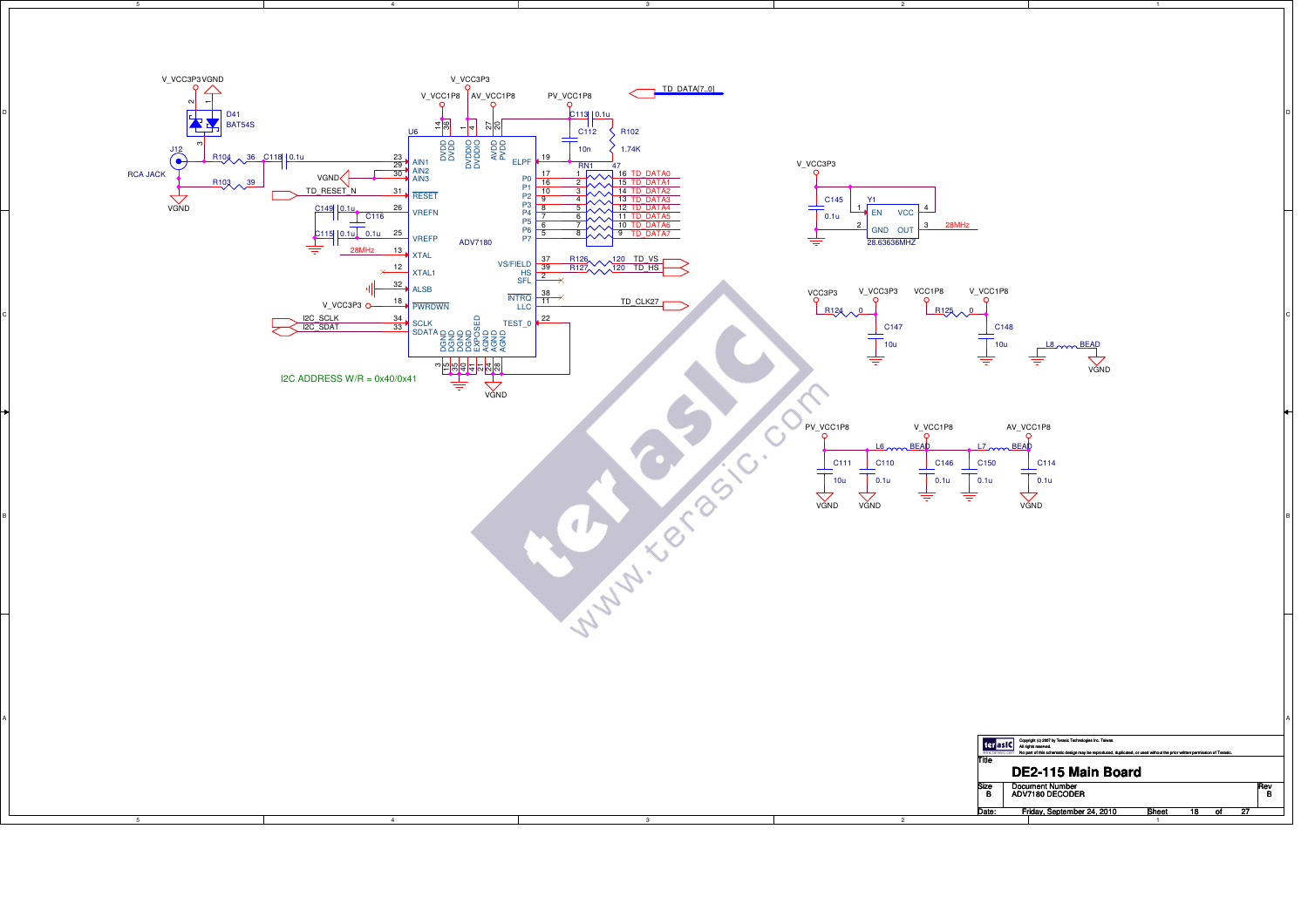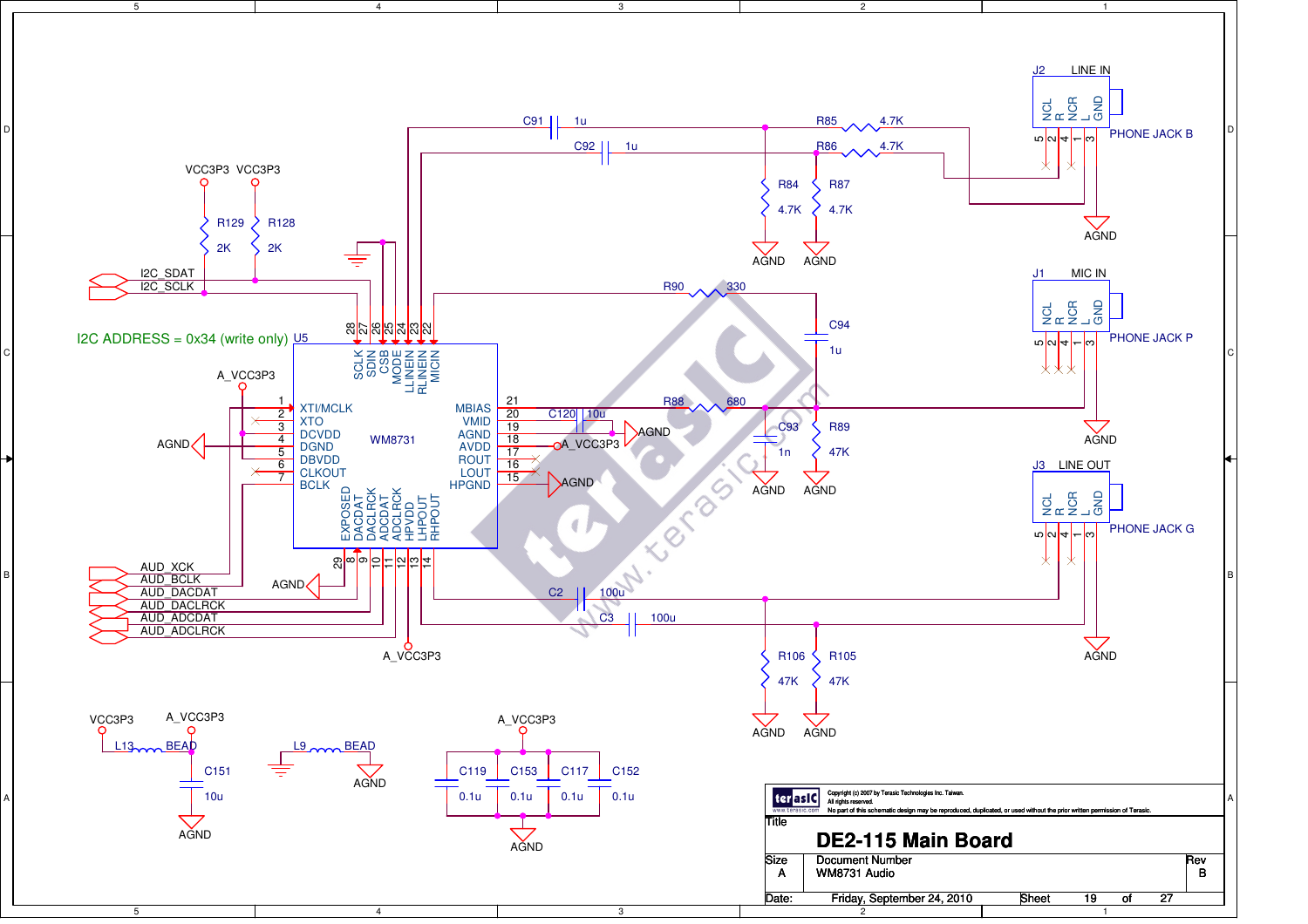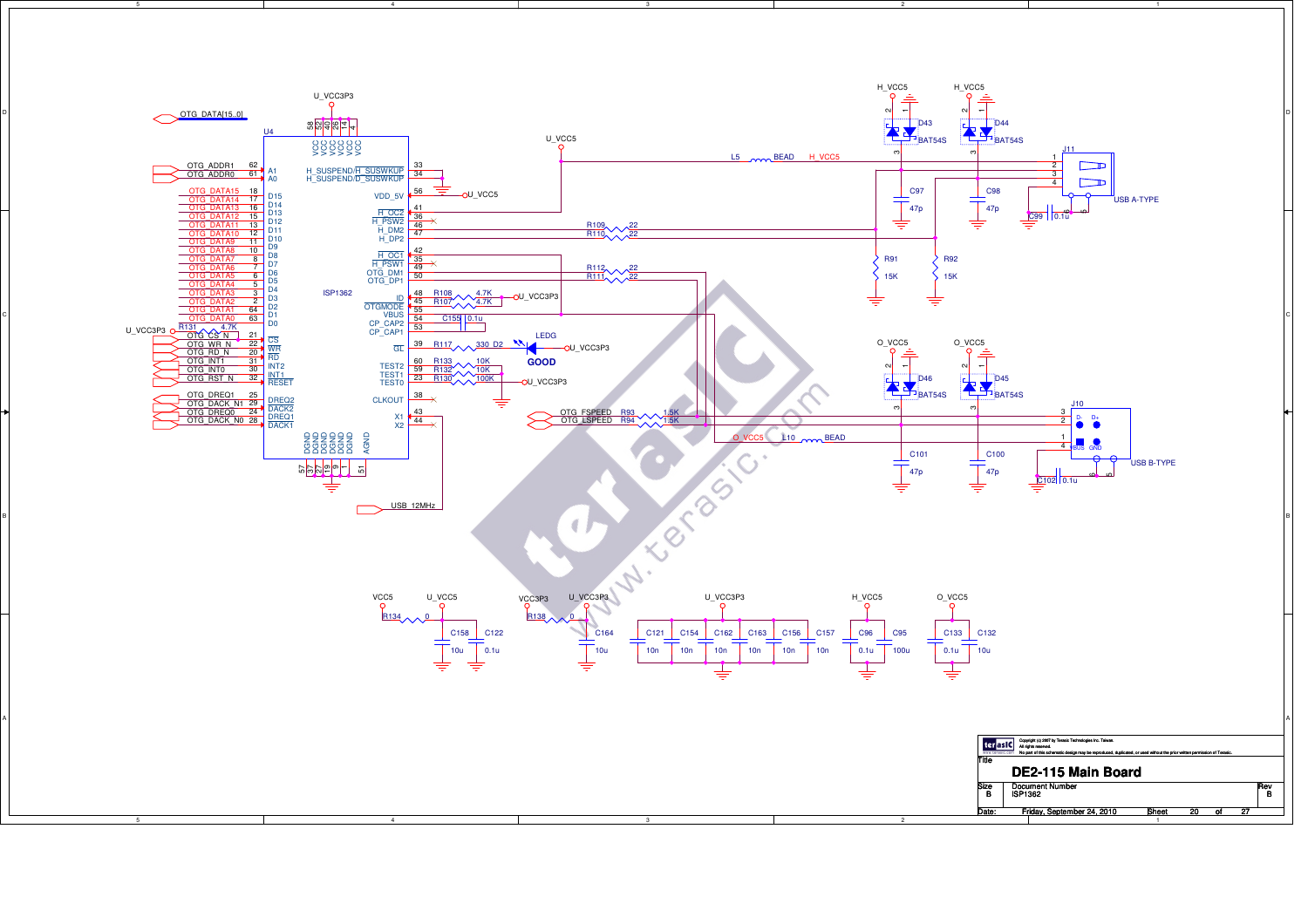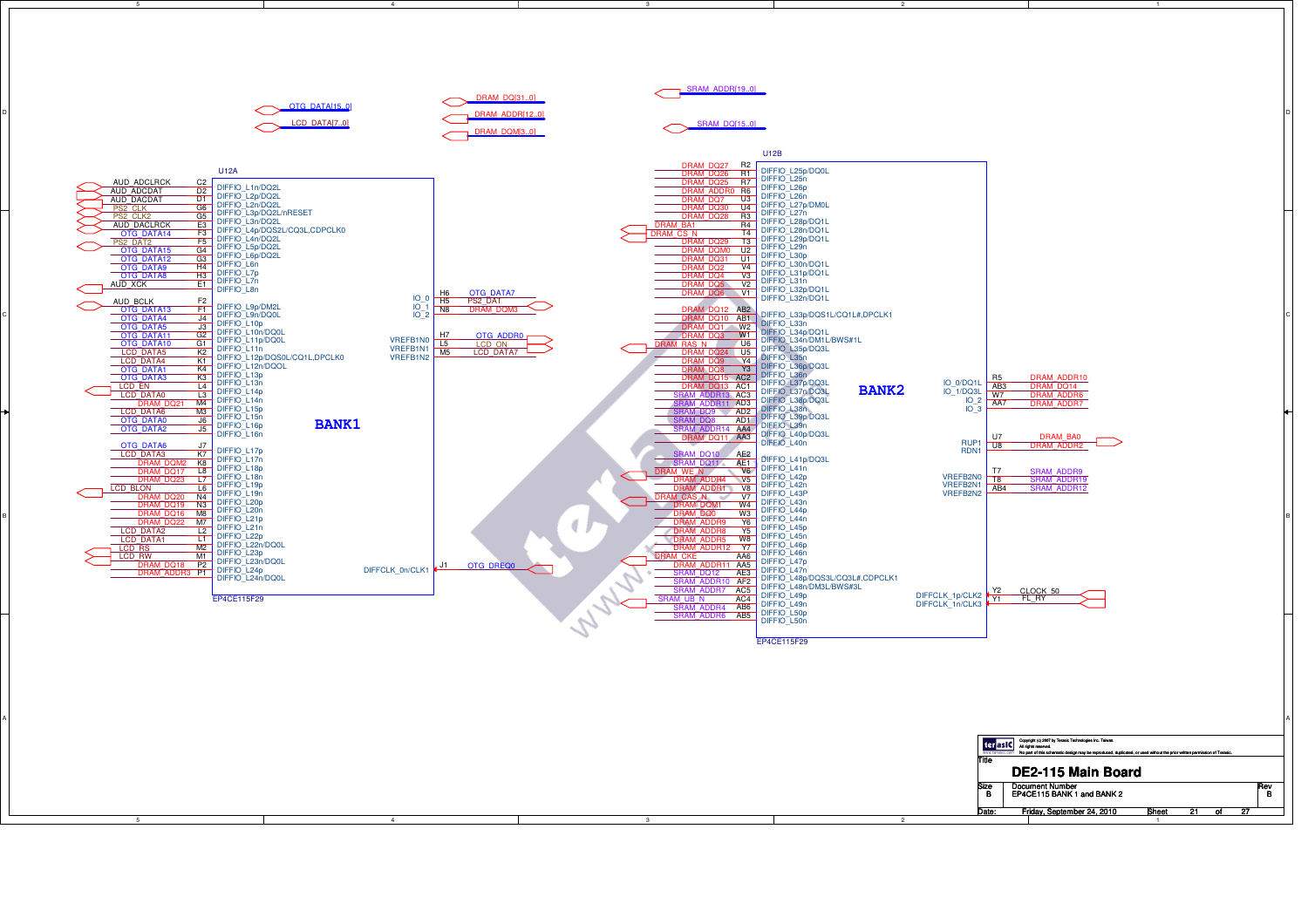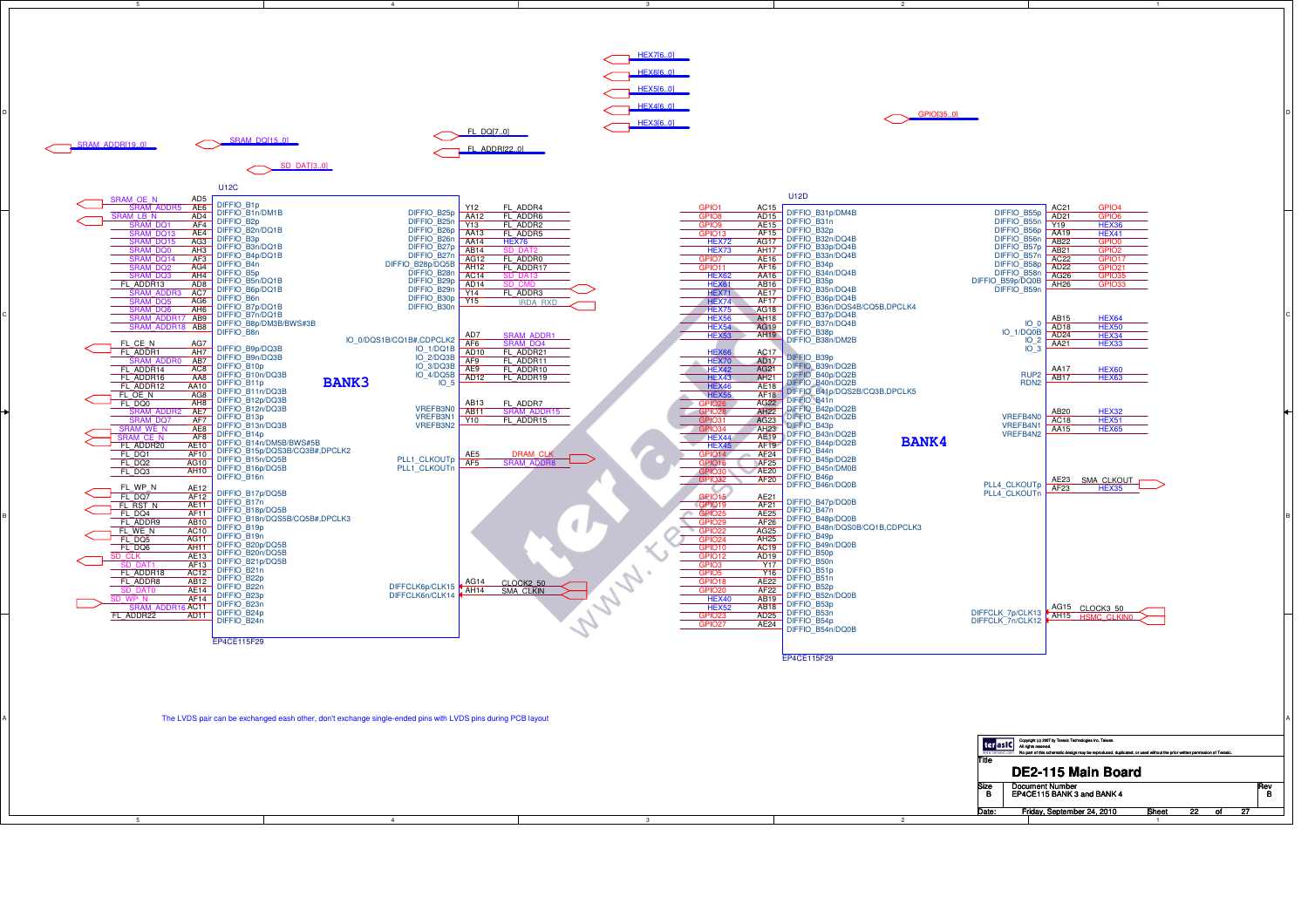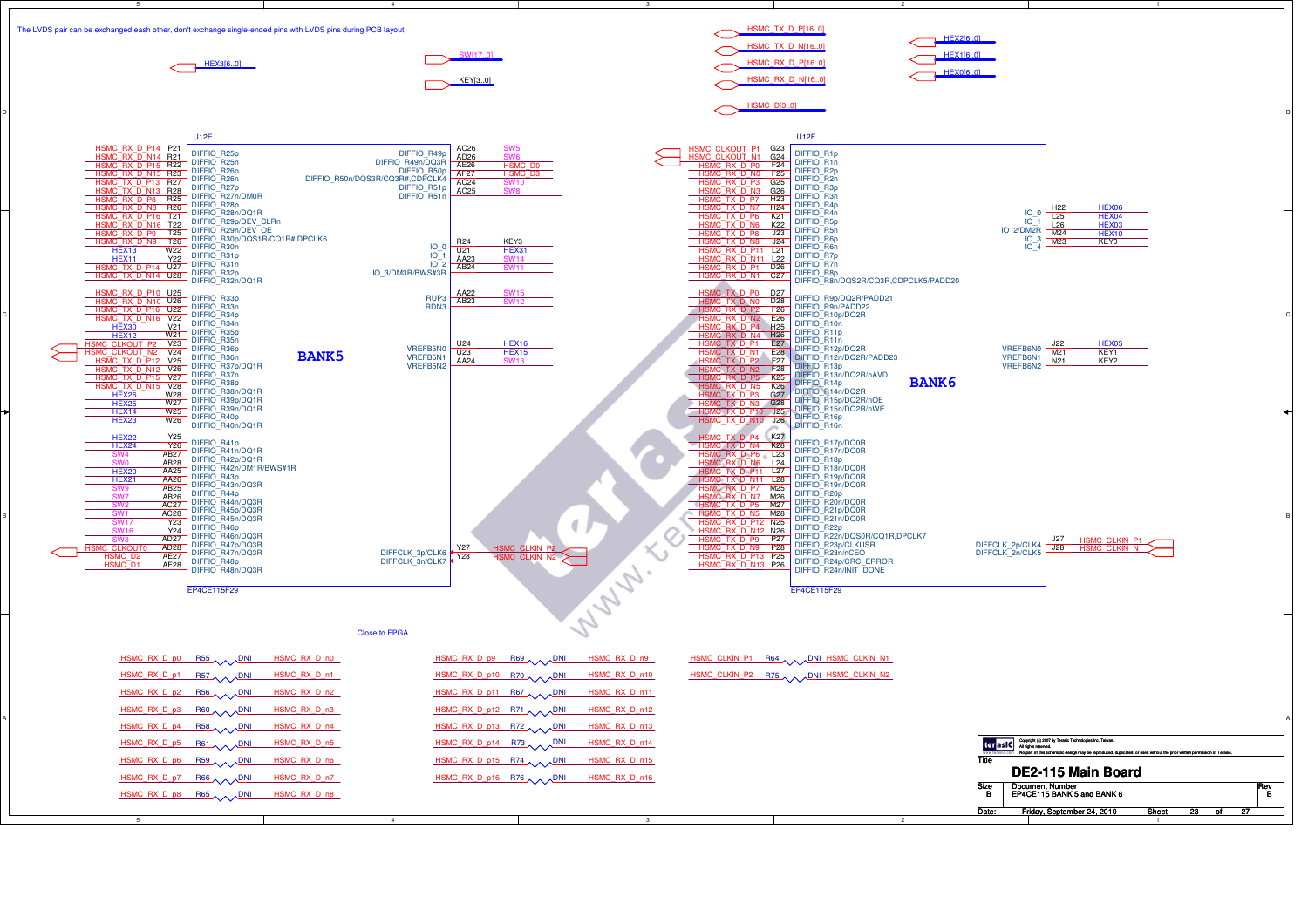| <b>U12G</b><br>U12H<br>D <sub>15</sub><br>E <sub>5</sub><br><b>ENETO_RX_CRS</b><br>TD_HS<br><b>B11</b><br>VGA B3<br>DIFFIO T1p<br>DIFFIO T25p/DQ5T/DATA3<br>DIFFIO T32p/DQ5T/PADD14<br>C15<br>E4<br>ENET1 RX DATA0<br>A <sub>11</sub><br>NETO RX DATA3<br>B23<br>TD_VS<br>VGA B4<br>DIFFIO T32n/PADD13<br>DIFFIO_T25n/DQ5T/DATA2<br>DIFFIO_T56p/DM0T<br>DIFFIO_T1n<br>A23<br>EEP I2C SDAT<br>E15<br>D4<br>E14<br><b>ENET1 RX DATA:</b><br>ENETO RX CC<br>OTG DACK N1<br>OTG DACK N0<br>OTG CS N<br>DIFFIO_T33p/DM4T<br>DIFFIO_T56n/DQ0T<br>$\frac{64}{C4}$ DIFFIO_T2p/DM1T<br>DIFFIO_T26p/DQ5T<br><b>ENET1 TX DATAC</b><br>F15<br>C <sub>25</sub><br>F14<br><b>EX 104</b><br>DIFFIO_T2n/DQ1T<br>DIFFIO_T33n<br>DIFFIO_T57p/DQ0T<br>DIFFIO T26n<br><b>ENET1 MDIO</b><br>$\frac{J15}{H15}$<br>D <sub>25</sub><br>A3<br>A12<br><b>VGA CLK</b><br>DIFFIO_T34p<br>DIFFIO_T57n<br>DIFFIO_T3p/DQ1T<br>DIFFIO_T27n/DQ5T<br>B3<br>OTG RD N<br>F <sub>21</sub><br>J14<br>EX IO1<br>DIFFIO_T58p/DQ0T<br>DIFFIO_T28p<br>DIFFIO T34n<br>$\frac{1}{\overline{BA}}$ DIFFIO_T3n<br><b>B17</b><br>E21<br>H14<br><b>EX_IO3</b><br><b>ENETO TX CLK</b><br><b>OTG DREQ1</b><br>A4 DIFFIO_T4p/DQS1T/CQ1T#,CDPCLK7/DATA12<br>DIFFIO_T35p/DQS4T/CQ5T,DPCLK9/PADD12<br>DIFFIO_T58n<br>DIFFIO_T28n<br>A17<br>A25<br>ENET1_TX_ER<br>D <sub>12</sub><br>VGA B7<br>VGA B5<br>OTG_WR_N<br><b>ENETO GTX CLK</b><br>DIFFIO_T35n/PADD11<br>DIFFIO_T59p/DQS0T/CQ1T,CDPCLK6<br>$\frac{A4}{F7}$ DIFFIO_T4n/DQ1T<br>DIFFIO_T29p/DQS5T/CQ5T#,DPCLK10/PADD17<br>D <sub>16</sub><br><b>TD DATA7</b><br>A26<br>ENET1_TX_DATA1<br>NETO RX DATA1<br>C12<br>DIFFIO T36p/PADD10<br>DIFFIO T59n/DQ0T<br>$\frac{141}{97}$ DIFFIO_T5p<br>DIFFIO T29n/DQ5T/PADD16<br>ENETO RX DATA0 C16<br>TD_RESET_N<br><b>EEP I2C SCLK</b><br>E22<br>D <sub>14</sub><br>DIFFIO_T36n/DQ4T/PADD9<br>DIFFIO_T60p/DQ0T<br>H8 DIFFIO_T5n<br>DIFFIO_T30p/PADD15<br>H <sub>16</sub><br>D <sub>22</sub><br>ENET1_RST_N<br>C14<br>VGA R6<br>DIFFIO T37p<br>DIFFIO_T60n/DQ0T<br>DIFFIO_T6p<br>DIFFIO_T30n/DQ5T<br><b>B26</b><br>ENET1_TX_DATA2<br>VGA_GO<br>G8<br>D <sub>13</sub><br>J16<br>DIFFIO T37n<br>DIFFIO_T61p/DQ0T<br><b>F8</b> DIFFIO_T6n<br>DIFFIO_T31p/DQ5T<br>E17<br>C13<br>C <sub>26</sub><br><b>HEX02</b><br><b>ENET1_TX_DATA3</b><br>VGA G<br>VGA_VS<br>DIFFIO_T38p/DQ4T<br>DIFFIO_T61n<br>E8 DIFFIO_T7p<br>DIFFIO_T31n/DQ5T<br>F17<br><b>TD DATA0</b><br>DIFFIO T38n<br>DIFFIO_T7n<br><b>H17</b><br>TD_DATA5<br>D6 DIFFIO_I /n<br>E7 DIFFIO_T8p/DQ1T<br>DIFFIO T39p<br>G16<br>TD_DATA6<br>DIFFIO_T39n<br>DIFFIO_T8n<br>HEX00<br>G18<br>TD_DATA4<br>D7<br>DIFFIO T40p<br><b>C7</b><br>DIFFIO_T9n/DQ1T/DATA10<br>DB DIFFIO_T91/DQ1T/DATA10<br>TD DATA3<br>G19<br>OTG ADDR1<br>$100 \frac{C3}{C6}$<br>DIFFIO_T40n<br>OTG_FSPEED<br>G22<br>J17<br><b>LEDR</b><br>TD DATA2<br><b>BANK7</b><br>DIFFIO T41p<br>C8 DIFFIO_T10p/DQ1T<br>$IO_1/DO1T$<br>$IO$ $O$<br>H <sub>21</sub><br>C <sub>21</sub><br><b>ENET1 RX DATA1</b><br>E <sub>10</sub><br><b>EX 105</b><br>VGA G4<br>DIFFIO_T41n<br>IO_1/DQ2T<br>DIFFIO_T10n/DQ1T<br>$IO_2$<br>VGA G5<br><b>B8</b><br>J19<br><b>B25</b><br><b>ENET1 TX EN</b><br>DIFFIO_T42p<br>IO_2/DQ0T<br>A8 DIFFIO_T11p<br><b>I2C SDAT</b><br>H <sub>19</sub><br><b>LED</b><br>DIFFIO T42n<br>J10 DIFFIO T11n/DM3T/BWS#3T/DATA9<br>G <sub>21</sub><br><b>EX_IO0</b><br><b>LED</b><br>H10 DIFFIO_T12p<br>DIFFIO_T43p<br>G20<br><b>UART CTS</b><br>G14<br><b>VGA R7</b><br>VGA R4<br>DIFFIO_T43n<br>VREFB8N0<br>G10 DIFFIO T12n<br><b>B18</b><br><b>LEDR1</b><br>G12<br>F19<br><b>UART_RXD</b><br>ENETO TX ER<br><b>BANK8</b><br>DIFFIO T44p/DQ4T/PADD8<br>RUP4<br>F10 DIFFIO_T13p<br>VREFB8N1<br>E19<br>VGA GI<br>A <sub>18</sub><br>G9<br>ENETO_TX_EN<br><b>UART TXD</b><br>DIFFIO T44n/PADD7<br>RDN4<br>VREFB8N2<br>D9 DIFFIO T13n<br><b>NETO TX DATA3</b><br><b>B19</b><br>EX IO6<br>DIFFIO T45p/DQ4T/PADD6<br>C9 DIFFIO T14p/DATA8<br>ENETO_TX_DATA2 A19<br>VGA_G7<br>DIFFIO T45n/DQ4T/PADD5<br>DIT DIFFIO_T14n/DQ3T<br>NETO RX DATA2 D17<br>VGA B6<br>DIFFIO_T46p/DQS2T/CQ3T,DPCLK8/PADD4<br>C11 DIFFIO T15p<br>C17<br>F <sub>22</sub><br>HEX01<br>VGA B2<br>INETO RX DV<br>DIFFIO T46n/DQ4T/PADD3<br>DIFFIO T15n/DQ3T/DATA7<br>VREFB7N0<br>G17<br>VGA G3<br><b>VETO TX DATA1</b><br>D <sub>19</sub><br>DIFFIO T47p<br>VREFB7N1<br>$\frac{1}{101}$ DIFFIO_T16p<br>VGA G1<br>ENETO RST_N<br>C19<br>G15<br>DIFFIO T47n/DQ4T<br>VREFB7N2<br>DIFFIO_T16n<br><b>OTG LSPEED</b><br>LEDG <sub>2</sub><br>E25<br><b>B6</b><br>DIFFIO T48p<br>$\frac{10}{\sqrt{10}}$ DIFFIO_T17p/DQ3T/DATA6<br>E24<br>D <sub>23</sub><br>NET <sub>1</sub> MDC<br>OTG INTO<br>D5<br>OTG INT1<br>OTG RST N<br>DIFFIO_T48n<br>PLL2_CLKOUTp<br>PLL3_CLKOUTp<br>DIFFIO_T17n<br>C5<br><b>ENET1 RX CF</b><br>D <sub>20</sub><br>C <sub>23</sub><br><b>B7</b><br>ENET1_GTX_CLK<br>1 2C SCLK<br>DIFFIO T49p/DQ4T<br>PLL2_CLKOUTn<br>PLL3_CLKOUTn<br>A7 DIFFIO_T18p/DQ3T/DATA5<br>C <sub>20</sub><br><b>TD DATA1</b><br>ENETO MDO<br>DIFFIO T49n/DM2T<br>F11 DIFFIO_T18n/DQ3T<br><b>VGA BLANK N</b><br>D18<br><b>ENETO RX ER</b><br>DIFFIO_T50p/PADD2<br><b>ETT</b> DIFFIO_T19p<br>C18<br><b>ENETO TX DATAO</b><br>VGA R1<br>DIFFIO T50n/PADD1<br>F12 DIFFIO_T19n/DQ3T<br>F18<br>VGA R3<br>DIFFIO_T51p<br>E12 DIFFIO_T20p/DATA13<br>E18<br>VGA RO<br>DIFFIO_T51n/DQ2T<br>D10 DIFFIO_T20n/DQS3T/CQ3T#,DPCLK11/DATA14<br><b>ENETO MDIC</b><br><b>B21</b><br>VGA R2<br>DIFFIO T52p/DQ2T<br>C10 DIFFIO T21p/DQ3T<br>VGA SYNC<br>A21<br>ENETO_INT_N<br>0<br>DIFFIO_T52n/DQ2T<br>H13 DIFFIO_T21n/DQ3T<br>ENET1 RX CO<br><b>B22</b><br>DIFFIO_T53p/PADD0<br>DIFFIO_T22p/DQ3T/DATA15<br>A22<br>ENET1 RX DV<br>VGA HS<br>G13<br>DIFFIO T53n/DQ2T<br>B10 DIFFIO_T22n/PADD19<br>D21<br><b>B14</b><br>VGA_B<br><u>ENET1_RX_DAT.</u><br>TD_CLK27<br>DIFFCLK_4p/CLK11<br>DIFFIO_T54p/DQ2T<br>A10 DIFFIO_T23p/DM5T/BWS#5T/DATA4<br>ENET1_TX_CLK<br>C <sub>22</sub><br>DIFFCLK 5p/CLK9 B15 ENET1 RX CLK<br>AA<br><b>VGA B</b><br>VGA R<br>DIFFIO_T23n/PADD18<br>DIFFCLK_4n/CLK10<br>DIFFIO T54n/DQ2T<br>D24<br>J12<br>ENET1_INT_N<br>ENET1_RX_ER<br>DIFFCLK_5n/CLK8<br>DIFFIO T55p<br>DIFFIO T24p<br><b>UART RTS</b><br>J13<br>C <sub>24</sub><br>DIFFIO_T55n/DQ2T<br>DIFFIO_T24n<br>EP4CE115F29<br>EP4CE115F29<br><b>ECT aSIC</b> Copyright (c) 2007 by Tensis Technologies Inc. Talwan.<br>Now a tension com Mo part of this scientialic design may be reproduced, depicated, or used without the prior written perm | 5<br>ENETO RX DATA[30]<br>ENET1 RX DATA[30]<br><b>HEX0[60]</b><br><b>ENET1 TX DATA[30]</b><br><b>ENETO TX DATA(30)</b> | $\mathbf{3}$<br><b>VGA RI701</b><br>TD DATA[70]<br><b>VGA G[70]</b><br>$EX$ $IO[60]$<br><b>VGA BI701</b> |
|----------------------------------------------------------------------------------------------------------------------------------------------------------------------------------------------------------------------------------------------------------------------------------------------------------------------------------------------------------------------------------------------------------------------------------------------------------------------------------------------------------------------------------------------------------------------------------------------------------------------------------------------------------------------------------------------------------------------------------------------------------------------------------------------------------------------------------------------------------------------------------------------------------------------------------------------------------------------------------------------------------------------------------------------------------------------------------------------------------------------------------------------------------------------------------------------------------------------------------------------------------------------------------------------------------------------------------------------------------------------------------------------------------------------------------------------------------------------------------------------------------------------------------------------------------------------------------------------------------------------------------------------------------------------------------------------------------------------------------------------------------------------------------------------------------------------------------------------------------------------------------------------------------------------------------------------------------------------------------------------------------------------------------------------------------------------------------------------------------------------------------------------------------------------------------------------------------------------------------------------------------------------------------------------------------------------------------------------------------------------------------------------------------------------------------------------------------------------------------------------------------------------------------------------------------------------------------------------------------------------------------------------------------------------------------------------------------------------------------------------------------------------------------------------------------------------------------------------------------------------------------------------------------------------------------------------------------------------------------------------------------------------------------------------------------------------------------------------------------------------------------------------------------------------------------------------------------------------------------------------------------------------------------------------------------------------------------------------------------------------------------------------------------------------------------------------------------------------------------------------------------------------------------------------------------------------------------------------------------------------------------------------------------------------------------------------------------------------------------------------------------------------------------------------------------------------------------------------------------------------------------------------------------------------------------------------------------------------------------------------------------------------------------------------------------------------------------------------------------------------------------------------------------------------------------------------------------------------------------------------------------------------------------------------------------------------------------------------------------------------------------------------------------------------------------------------------------------------------------------------------------------------------------------------------------------------------------------------------------------------------------------------------------------------------------------------------------------------------------------------------------------------------------------------------------------------------------------------------------------------------------------------------------------------------------------------------------------------------------------------------------------------------------------------------------------------------------------------------------------------------------------------------------------------------------------------------------------------------------------------------------------------------------------------------------------------------------------------------------------------------------------------------------------------------------------------------------------------------------------------------------------------------------------------------------------------------------------------------------------------------------------------------------------------------------------------------------------------------------------------------------------------------------------------------------------------------------------------------------------------------------------------------------------------------------------------------------------------------------------------------------------------------------------------------------------------------------------------------------------------------------------------------------------------------------------------------------------------------------------------------------------------------------------------------------------------------------------------------------------------------------------------------------------------------------------|------------------------------------------------------------------------------------------------------------------------|----------------------------------------------------------------------------------------------------------|
|                                                                                                                                                                                                                                                                                                                                                                                                                                                                                                                                                                                                                                                                                                                                                                                                                                                                                                                                                                                                                                                                                                                                                                                                                                                                                                                                                                                                                                                                                                                                                                                                                                                                                                                                                                                                                                                                                                                                                                                                                                                                                                                                                                                                                                                                                                                                                                                                                                                                                                                                                                                                                                                                                                                                                                                                                                                                                                                                                                                                                                                                                                                                                                                                                                                                                                                                                                                                                                                                                                                                                                                                                                                                                                                                                                                                                                                                                                                                                                                                                                                                                                                                                                                                                                                                                                                                                                                                                                                                                                                                                                                                                                                                                                                                                                                                                                                                                                                                                                                                                                                                                                                                                                                                                                                                                                                                                                                                                                                                                                                                                                                                                                                                                                                                                                                                                                                                                                                                                                                                                                                                                                                                                                                                                                                                                                                                                                                                                                        |                                                                                                                        |                                                                                                          |
|                                                                                                                                                                                                                                                                                                                                                                                                                                                                                                                                                                                                                                                                                                                                                                                                                                                                                                                                                                                                                                                                                                                                                                                                                                                                                                                                                                                                                                                                                                                                                                                                                                                                                                                                                                                                                                                                                                                                                                                                                                                                                                                                                                                                                                                                                                                                                                                                                                                                                                                                                                                                                                                                                                                                                                                                                                                                                                                                                                                                                                                                                                                                                                                                                                                                                                                                                                                                                                                                                                                                                                                                                                                                                                                                                                                                                                                                                                                                                                                                                                                                                                                                                                                                                                                                                                                                                                                                                                                                                                                                                                                                                                                                                                                                                                                                                                                                                                                                                                                                                                                                                                                                                                                                                                                                                                                                                                                                                                                                                                                                                                                                                                                                                                                                                                                                                                                                                                                                                                                                                                                                                                                                                                                                                                                                                                                                                                                                                                        |                                                                                                                        |                                                                                                          |
|                                                                                                                                                                                                                                                                                                                                                                                                                                                                                                                                                                                                                                                                                                                                                                                                                                                                                                                                                                                                                                                                                                                                                                                                                                                                                                                                                                                                                                                                                                                                                                                                                                                                                                                                                                                                                                                                                                                                                                                                                                                                                                                                                                                                                                                                                                                                                                                                                                                                                                                                                                                                                                                                                                                                                                                                                                                                                                                                                                                                                                                                                                                                                                                                                                                                                                                                                                                                                                                                                                                                                                                                                                                                                                                                                                                                                                                                                                                                                                                                                                                                                                                                                                                                                                                                                                                                                                                                                                                                                                                                                                                                                                                                                                                                                                                                                                                                                                                                                                                                                                                                                                                                                                                                                                                                                                                                                                                                                                                                                                                                                                                                                                                                                                                                                                                                                                                                                                                                                                                                                                                                                                                                                                                                                                                                                                                                                                                                                                        |                                                                                                                        |                                                                                                          |
|                                                                                                                                                                                                                                                                                                                                                                                                                                                                                                                                                                                                                                                                                                                                                                                                                                                                                                                                                                                                                                                                                                                                                                                                                                                                                                                                                                                                                                                                                                                                                                                                                                                                                                                                                                                                                                                                                                                                                                                                                                                                                                                                                                                                                                                                                                                                                                                                                                                                                                                                                                                                                                                                                                                                                                                                                                                                                                                                                                                                                                                                                                                                                                                                                                                                                                                                                                                                                                                                                                                                                                                                                                                                                                                                                                                                                                                                                                                                                                                                                                                                                                                                                                                                                                                                                                                                                                                                                                                                                                                                                                                                                                                                                                                                                                                                                                                                                                                                                                                                                                                                                                                                                                                                                                                                                                                                                                                                                                                                                                                                                                                                                                                                                                                                                                                                                                                                                                                                                                                                                                                                                                                                                                                                                                                                                                                                                                                                                                        |                                                                                                                        |                                                                                                          |
| DE2-115 Main Board<br><b>Document Number</b><br>Size                                                                                                                                                                                                                                                                                                                                                                                                                                                                                                                                                                                                                                                                                                                                                                                                                                                                                                                                                                                                                                                                                                                                                                                                                                                                                                                                                                                                                                                                                                                                                                                                                                                                                                                                                                                                                                                                                                                                                                                                                                                                                                                                                                                                                                                                                                                                                                                                                                                                                                                                                                                                                                                                                                                                                                                                                                                                                                                                                                                                                                                                                                                                                                                                                                                                                                                                                                                                                                                                                                                                                                                                                                                                                                                                                                                                                                                                                                                                                                                                                                                                                                                                                                                                                                                                                                                                                                                                                                                                                                                                                                                                                                                                                                                                                                                                                                                                                                                                                                                                                                                                                                                                                                                                                                                                                                                                                                                                                                                                                                                                                                                                                                                                                                                                                                                                                                                                                                                                                                                                                                                                                                                                                                                                                                                                                                                                                                                   |                                                                                                                        | Rev                                                                                                      |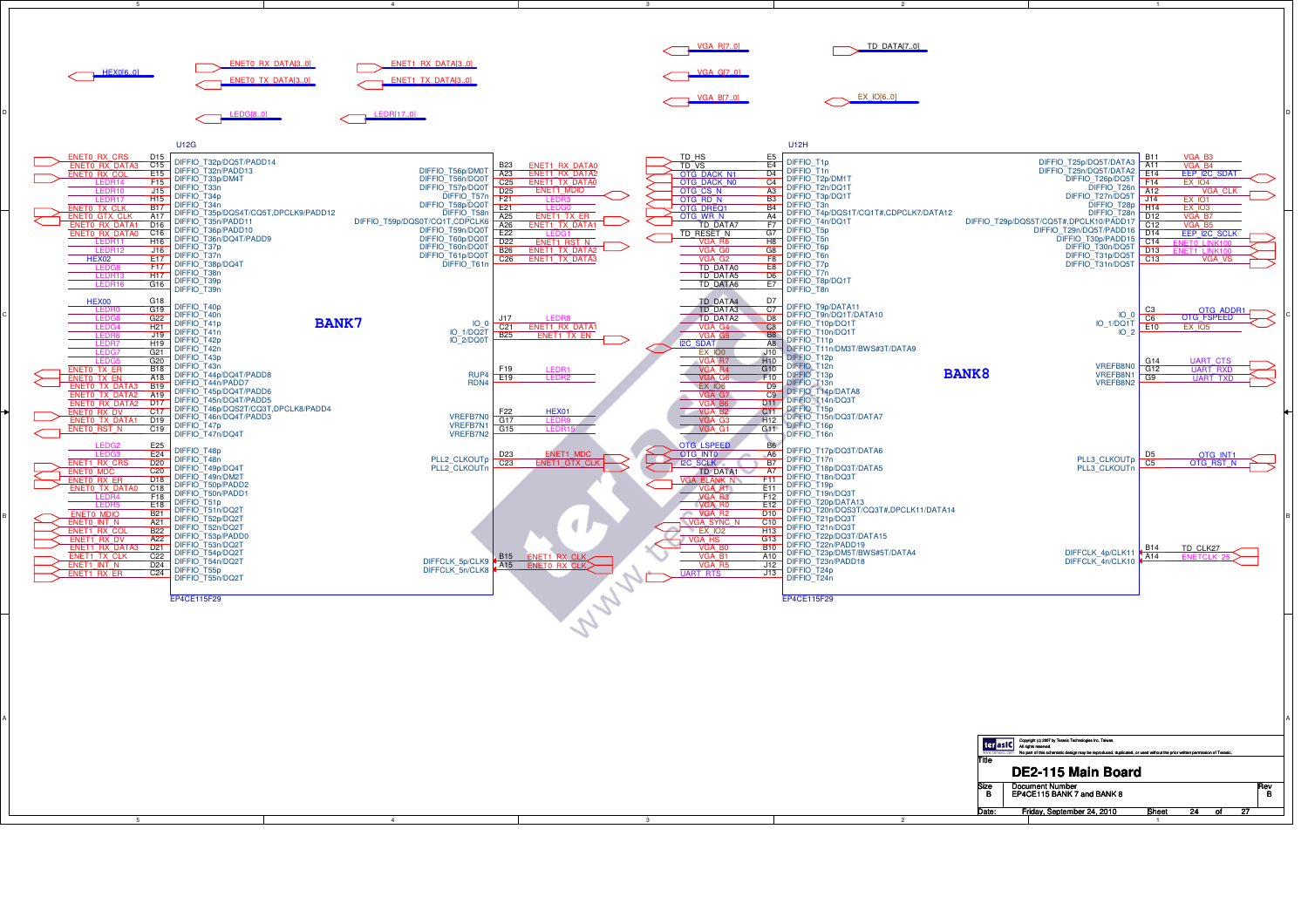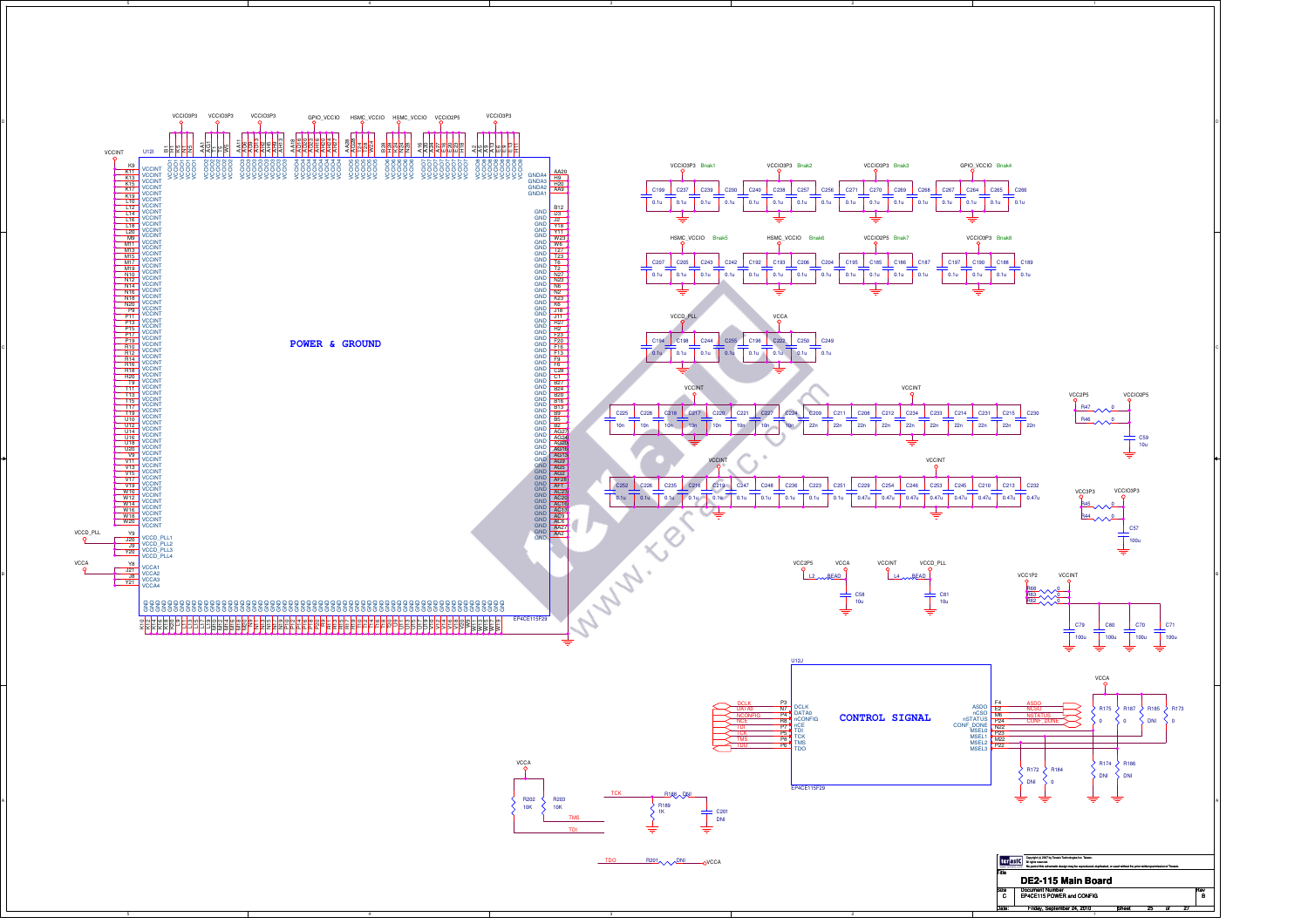